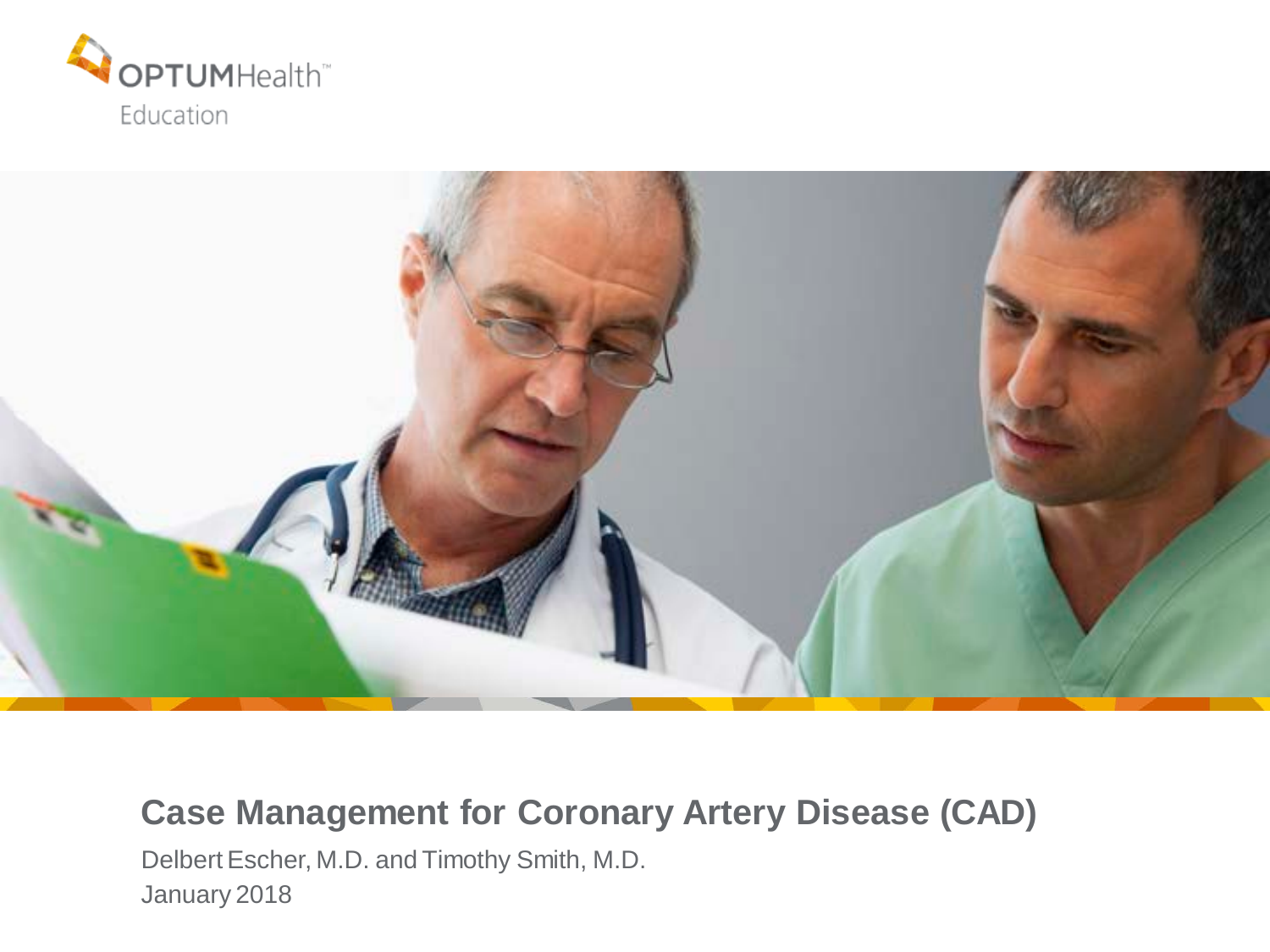### Delbert Escher, M.D. has no relevant financial relationships to disclose.

Timothy Smith, M.D. has no relevant financial relationships to disclose.

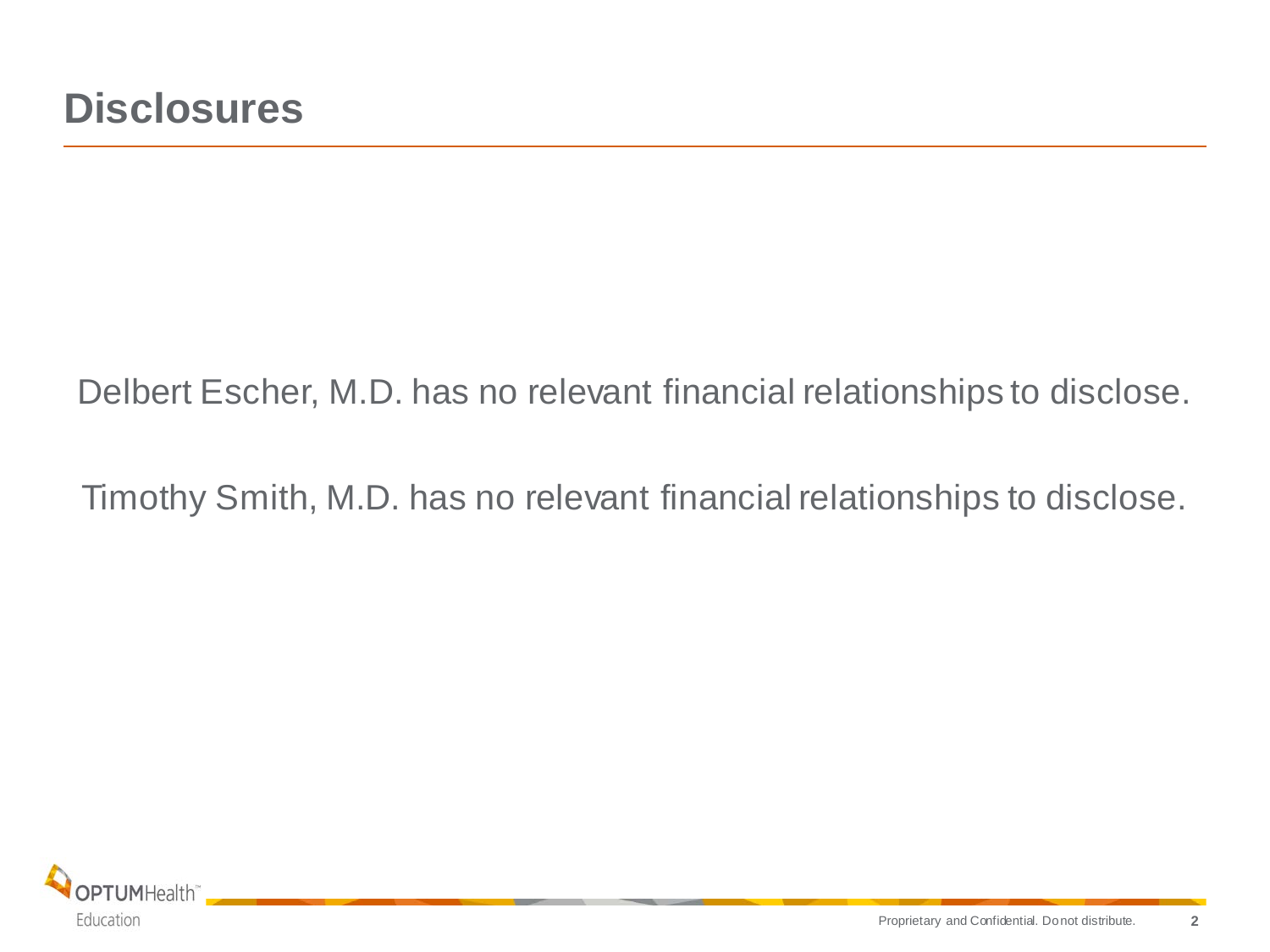# **Agenda**

- Etiology of CAD
- Risk factors for CAD
- Clinical features
- Primary prevention
- Stable ischemic disease
- Unstable Angina / Myocardial Infraction (MI)
- Treatment
- Cardiac complications
- Revascularization
- Secondary prevention
- Mental health factors
- Clinical cases

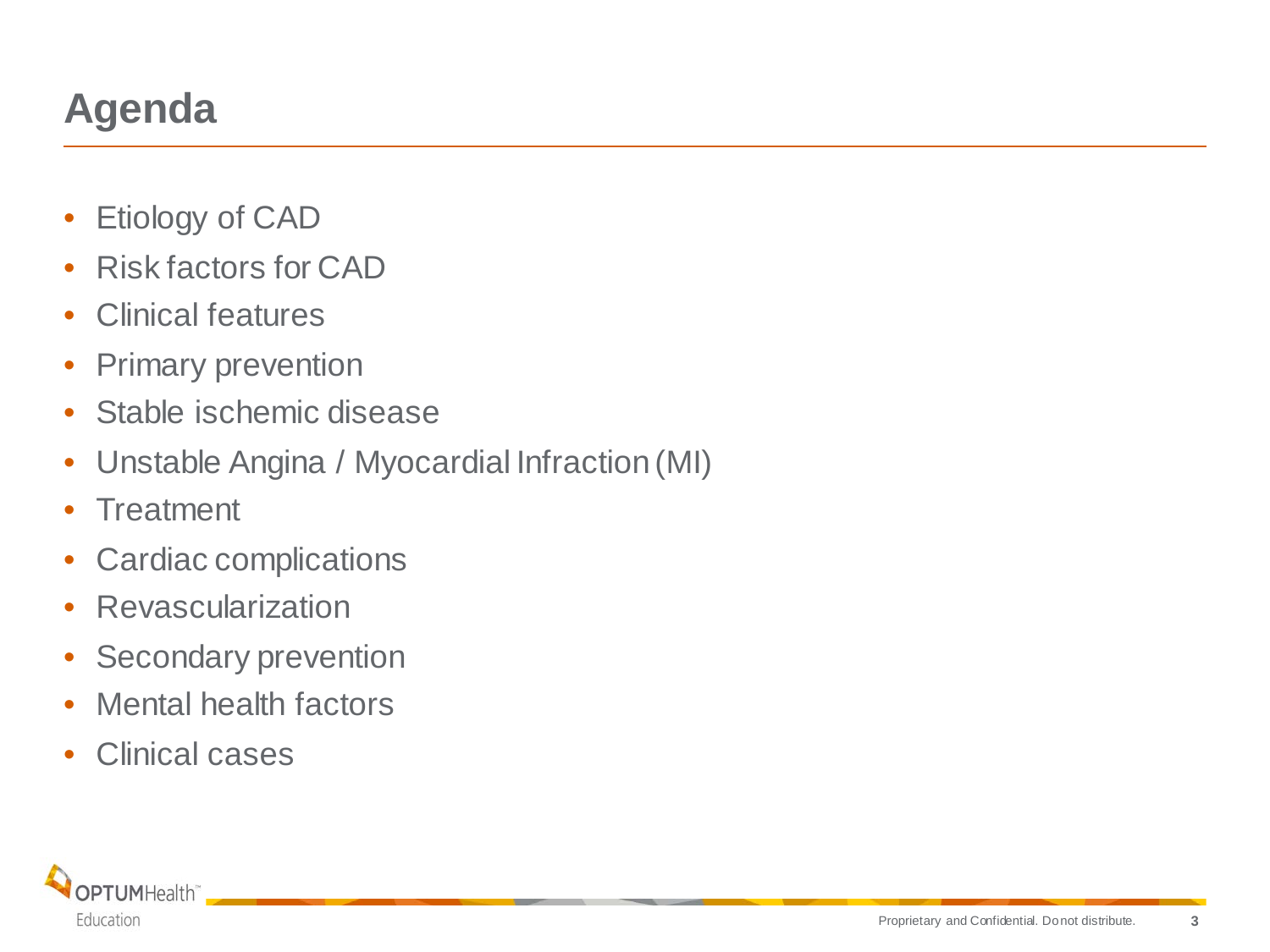### **At the end of this activity, participants should be able to:**

- Explore clinical features, risk factors, screening, prevention, evaluation and treatment of Coronary Artery Disease (CAD)
- State the relationship between physical and mental health and its impact on CAD
- Discuss the importance of a multidisciplinary approach when treating CAD
- Identify optimal clinical management strategies for CAD through case study examples

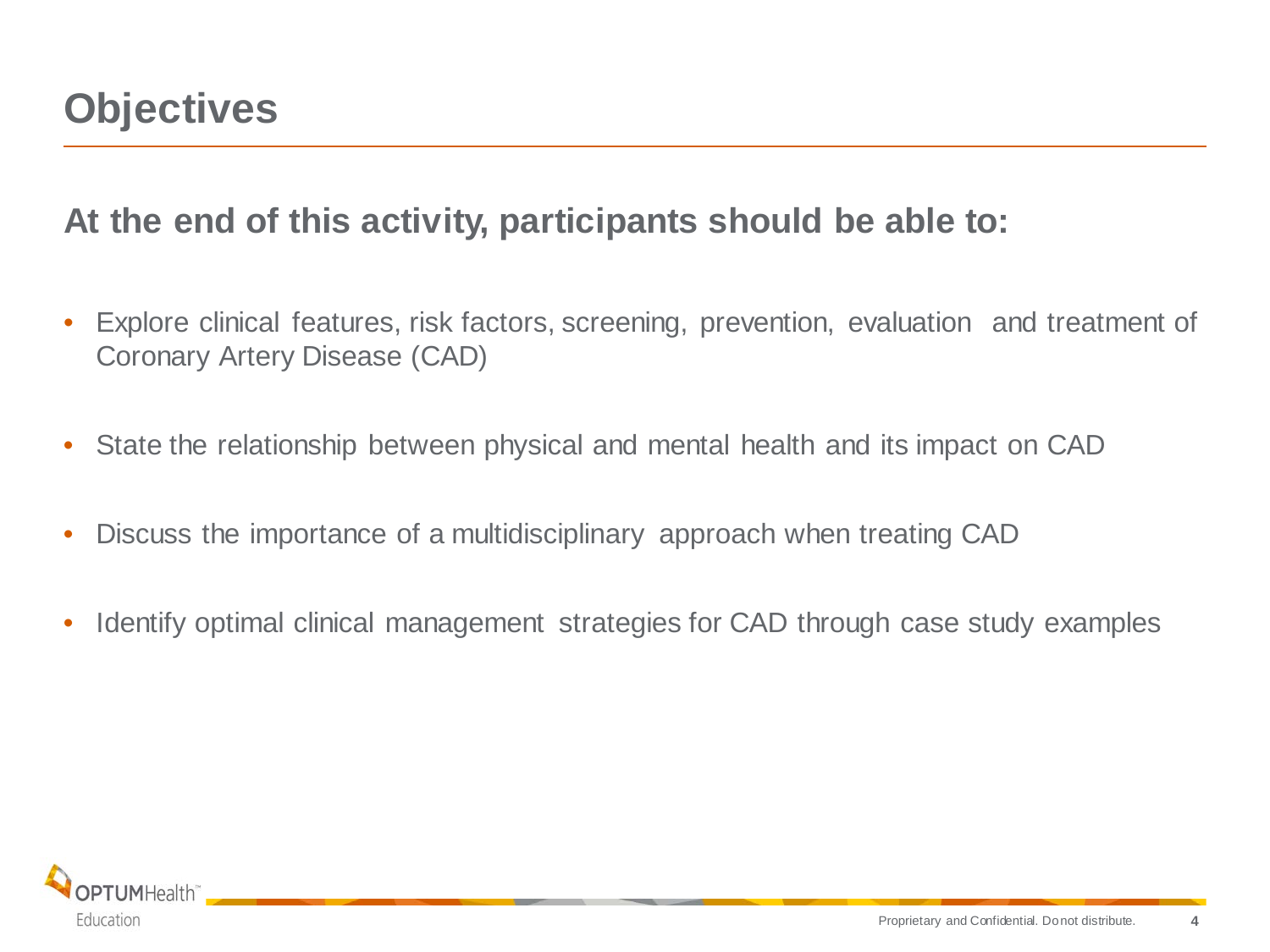Coronary Artery Disease (CAD) occurs when plaque builds up in the coronary arteries. These arteries supply oxygen-rich blood to your heart. Plaque narrows the coronary arteries and reduces blood flow to the myocardium (heart muscle).

Plaque may:

- Limit blood flow through the coronary artery causing angina, or
- Block flow through the coronary artery causing a myocardial infarction (MI), or
- Rupture a blood clot may develop over the plaque occluding the coronary artery resulting in a myocardial infarction

https://www.nhlbi.nih.gov/health/health-topics/topics/atherosclerosis

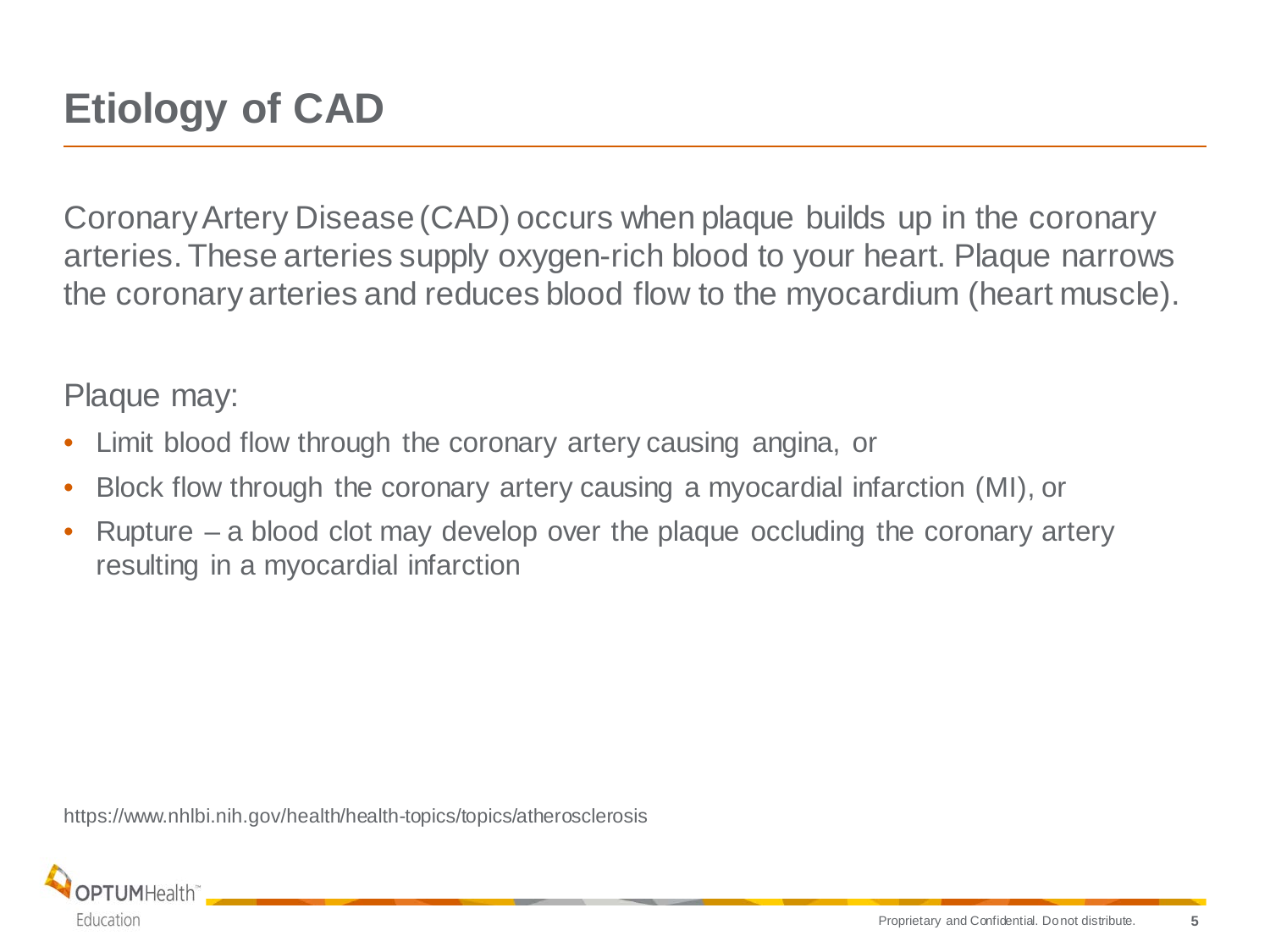## **CAD Risk Factors**

### **Major cardiac risk factors:**

- Hypertension (HTN)
- Smoking
- **Diabetes**
- Family history of CAD
- Elevated low-density lipoprotein (LDL)
- Earlier onset in males by 6-10 years as compared to females
- Obesity
- Increased risk with advancing age
- Physical inactivity

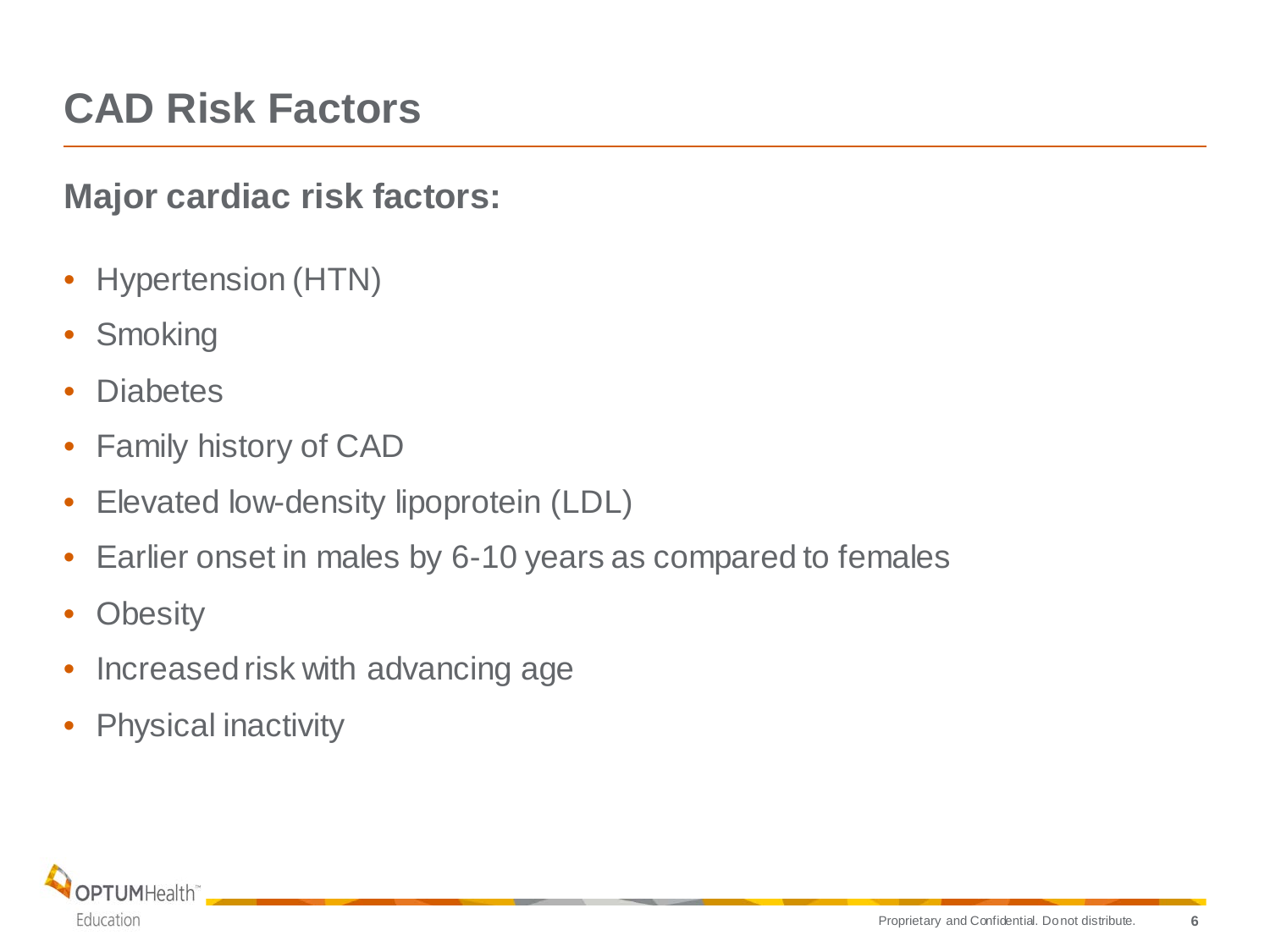## **Presentation of CAD**

- **Asymptomatic:** CAD with non-obstructing/flow limiting CAD
- **Angina (stable/unstable):** Cardiac demand exceeds oxygen supply, exertional chest pain/chest pressure/anginal equivalents
- **Sudden cardiac death:** Initial coronary event in 15% of patients with CAD
- **Myocardial infarction:**STEMI (ST segment elevation myocardial infarction) or NSTEMI (non-ST segment elevation myocardial infarction)
- **Silent myocardial infarction and ischemia:** Detected by stress test or ambulatory ECG monitoring

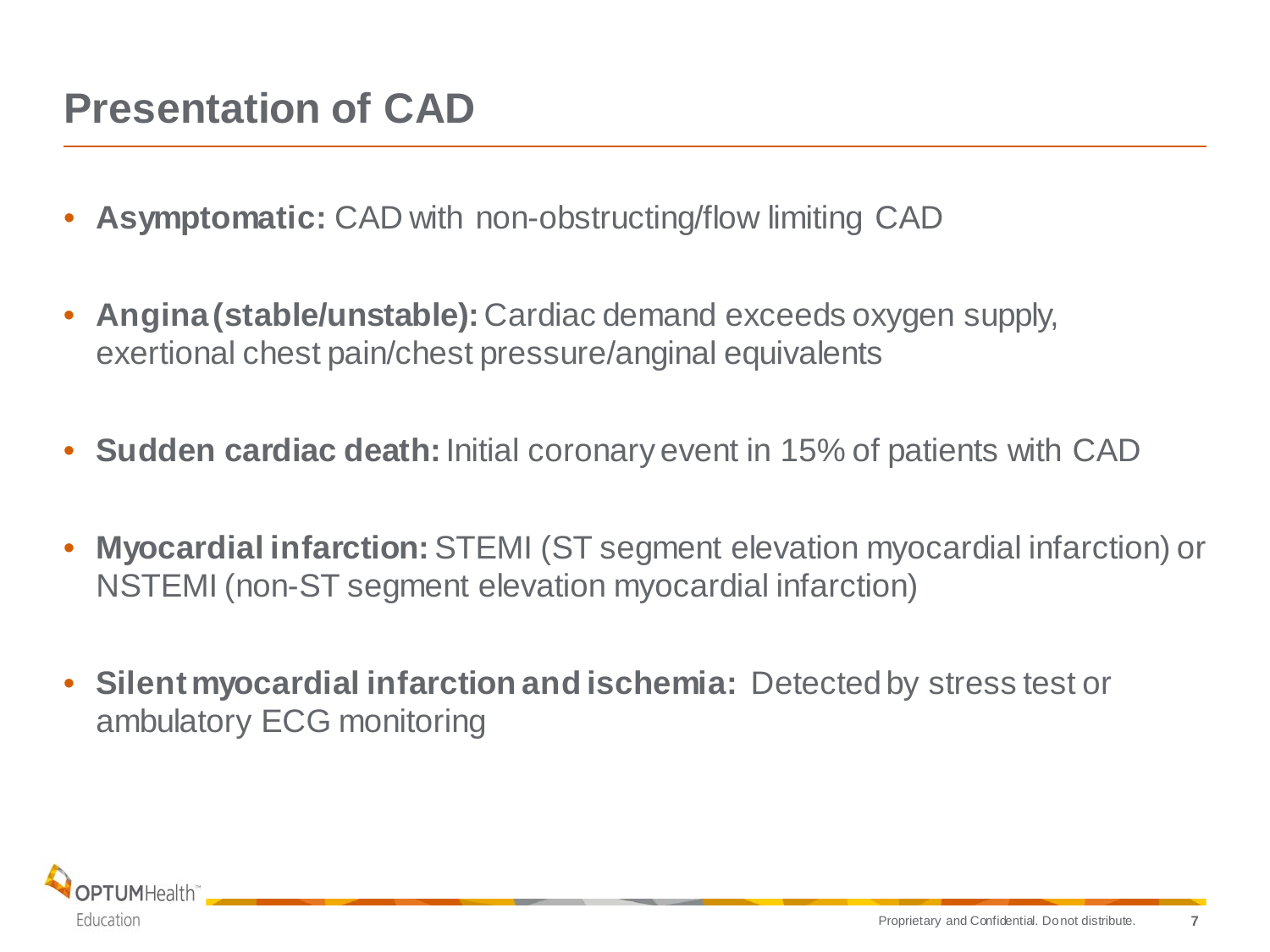#### **Cardiovascular disease is the leading cause of death in the United States.\***

### **Addressing the major modifiable cardiac risk factors:**

- Smoking: One of the most significant modifiable cardiac risk factors
- Obesity: Weight loss (obesity increases risk for HTN, dyslipidemia and DM)
- Physical inactivity: Physical activity decreases the risk of Coronary Artery Disease (CAD)
- Dyslipidemia: Exercise, prudent diet, weight loss as appropriate, potential Statin therapy
- HTN:
	- o JNC8 BP goal is  $< 140/90$  for ages 18-59 and  $< 150/90$  for ages 60+; high risk patients may have a lower goal
	- <sup>o</sup> 2017 ACHA guidelines: BP goal < 130/80
- Diet: Change to a healthy diet to include fruits and vegetables, fiber, low sodium; avoid saturated fats and trans fatty acids; increase omega-3 fatty acids
- Diabetes Mellitus: Glycemic control, individualized treatment plan, usually HbA1C goal (6-8%) < 65, diabetic action plan and if provider recommended SMBG goal range

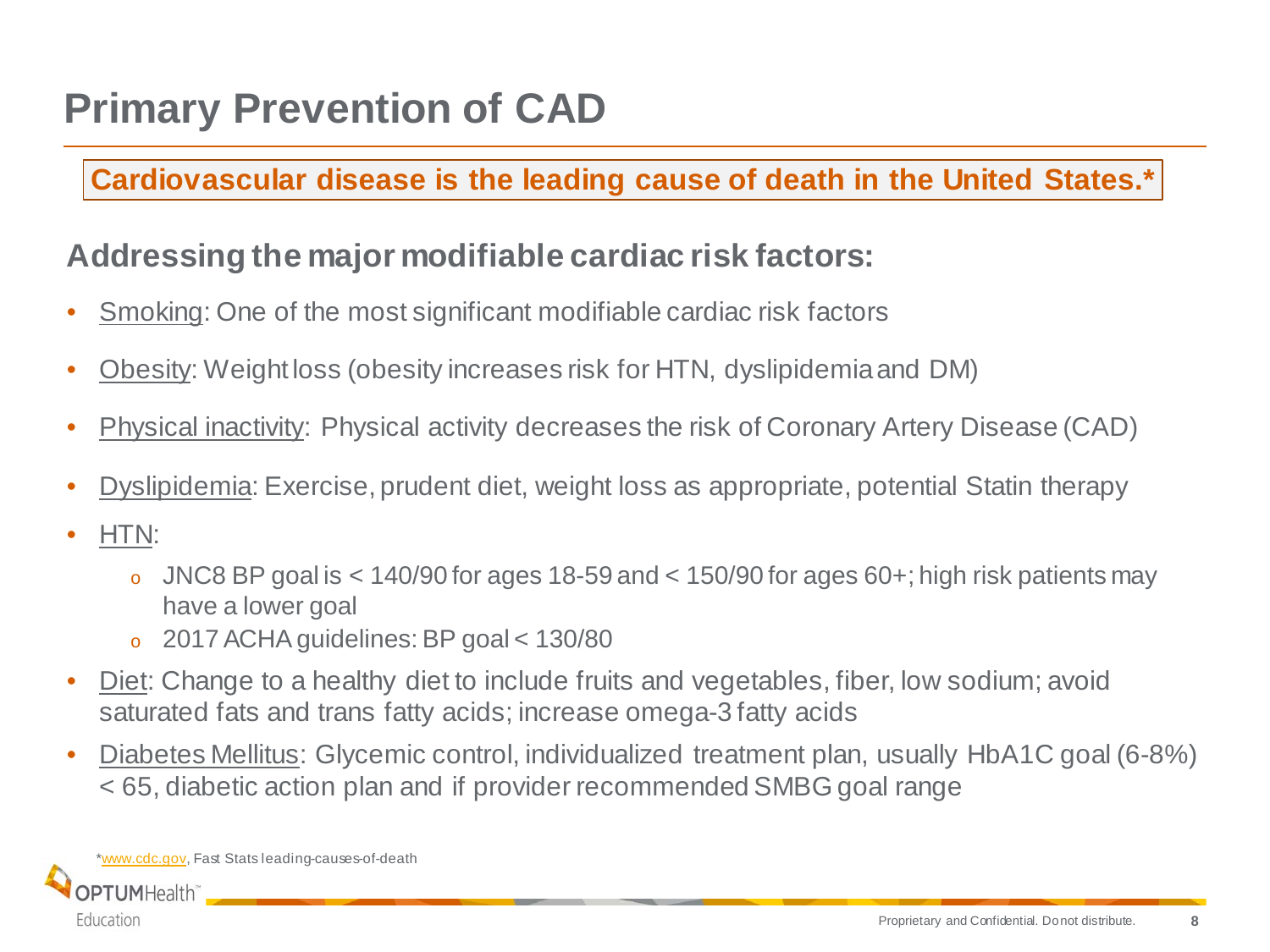## **Stable Ischemic Heart Disease**

- Diagnosis is based upon:
	- <sup>o</sup> Clinical history
	- <sup>o</sup> Physical exam
	- <sup>o</sup> Diagnostic testing (ECG and stress test)
	- <sup>o</sup> Angiography may be recommended for atypical symptoms or if stress testing is non-diagnostic
- Predictable exertional chest pain/chest pressure/anginal equivalent
- Relieved by medication Nitroglycerin

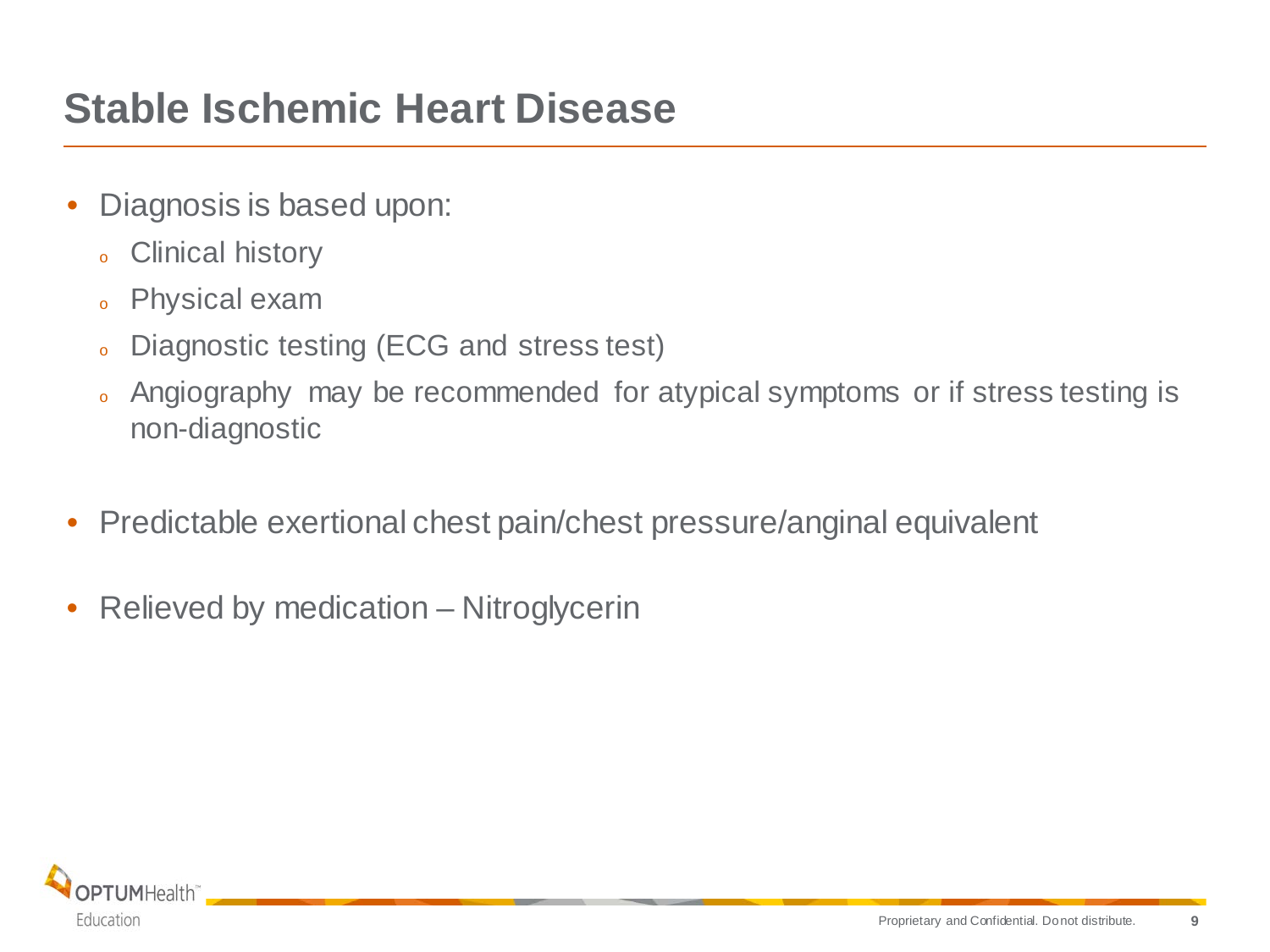# **Stable Ischemic Heart Disease: Medical Therapy**

### **Anti-anginal Therapy:**

- **Beta Blockers** (e.g. Propranolol, Metoprolol, Carvedilol, Atenolol)
	- . Recommended as first-line therapy
		- Decreases heart rate and blood pressure
		- **Prevents re-infarction and improves survival after MI**
- **Calcium Channel Blockers** (e.g. Amlodipine, Felodipine, Diltiazem, Verapamil)
	- o Combined with beta blockers, as needed
	- Recommended if intolerant or contraindication to beta blockers

#### • **Nitrates**

- Short acting: Sublingual for treatment of acute angina (e.g. short acting sublingual Nitroglycerin, spray)
- Long acting: Controls stable angina improves time to onset of angina; exercise tolerance and ECG changes during exercise testing (e.g. Isosorbide Dinitrate, Isosorbide Mononitrate, transdermal patches)

NOTE: *PDE5 inhibitors [e.g. Sildenafil (Viagra®), Tadalafil (Cialis®), Vardenafil (Levitra®, Staxyn®) and Avanafil (Stendra®)] are contraindicated with nitrates*

- **Ranolazine** (Ranexa*®*)
- **Antiplatelet Therapy**
	- Aspirin, Clopidogrel (Plavix®), Ticagrelor (Brilinta®), Prasugrel (Effient®)
- **Intensive Statin Therapy**
	- Atorvastatin (Lipitor®) 40–80 mg/day or Rosuvastatin (Crestor®) 20–40 mg/day

OPTUMHealth<sup>®</sup>

Education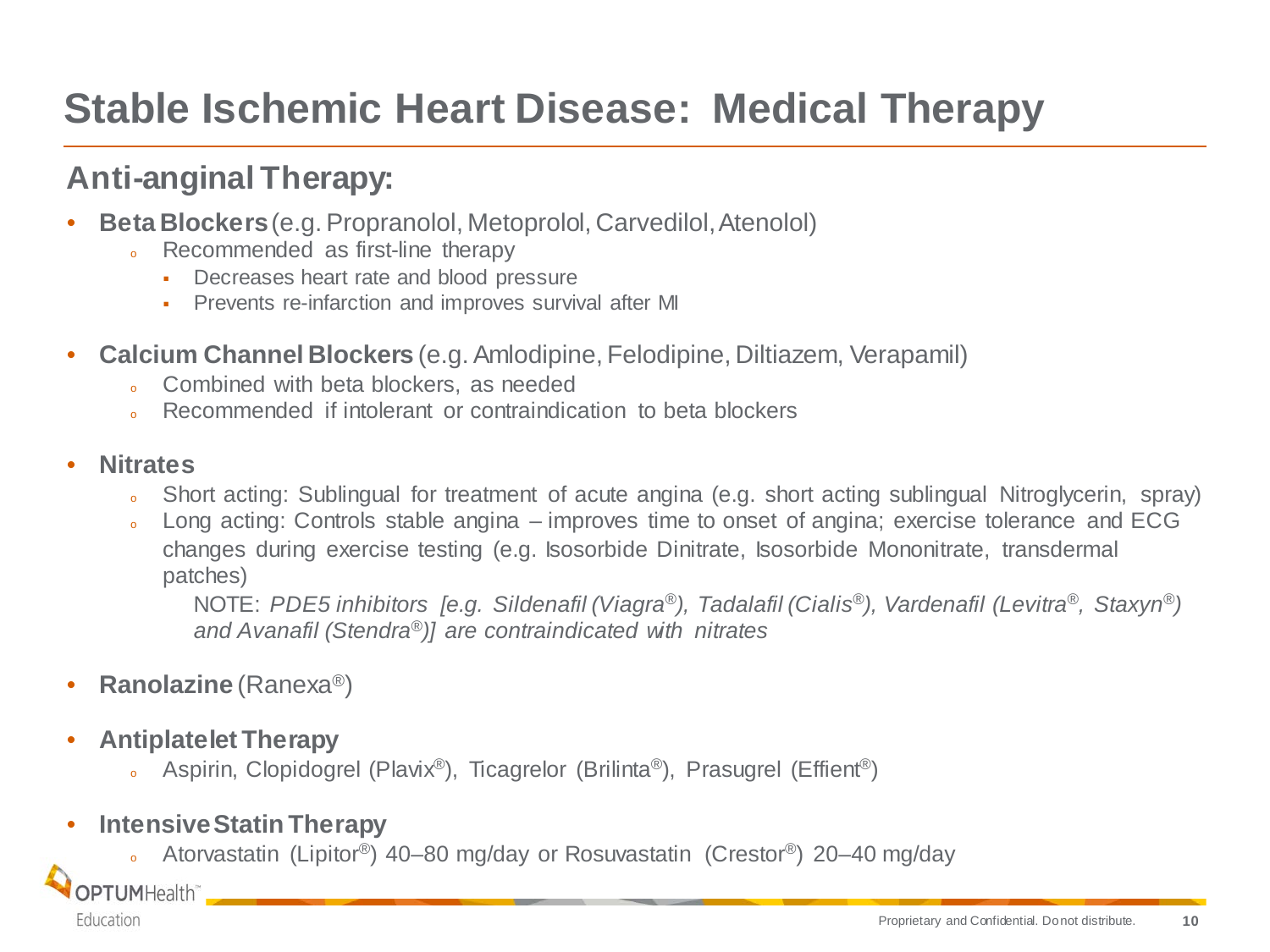#### **Revascularization:**

- Percutaneous Coronary Intervention (PCI) vs Coronary Artery Bypass Grafting (CABG)
- Decision is based upon factors such as:
	- <sup>o</sup> Coronary anatomy
	- <sup>o</sup> Left ventricular function
	- <sup>o</sup> Diabetes

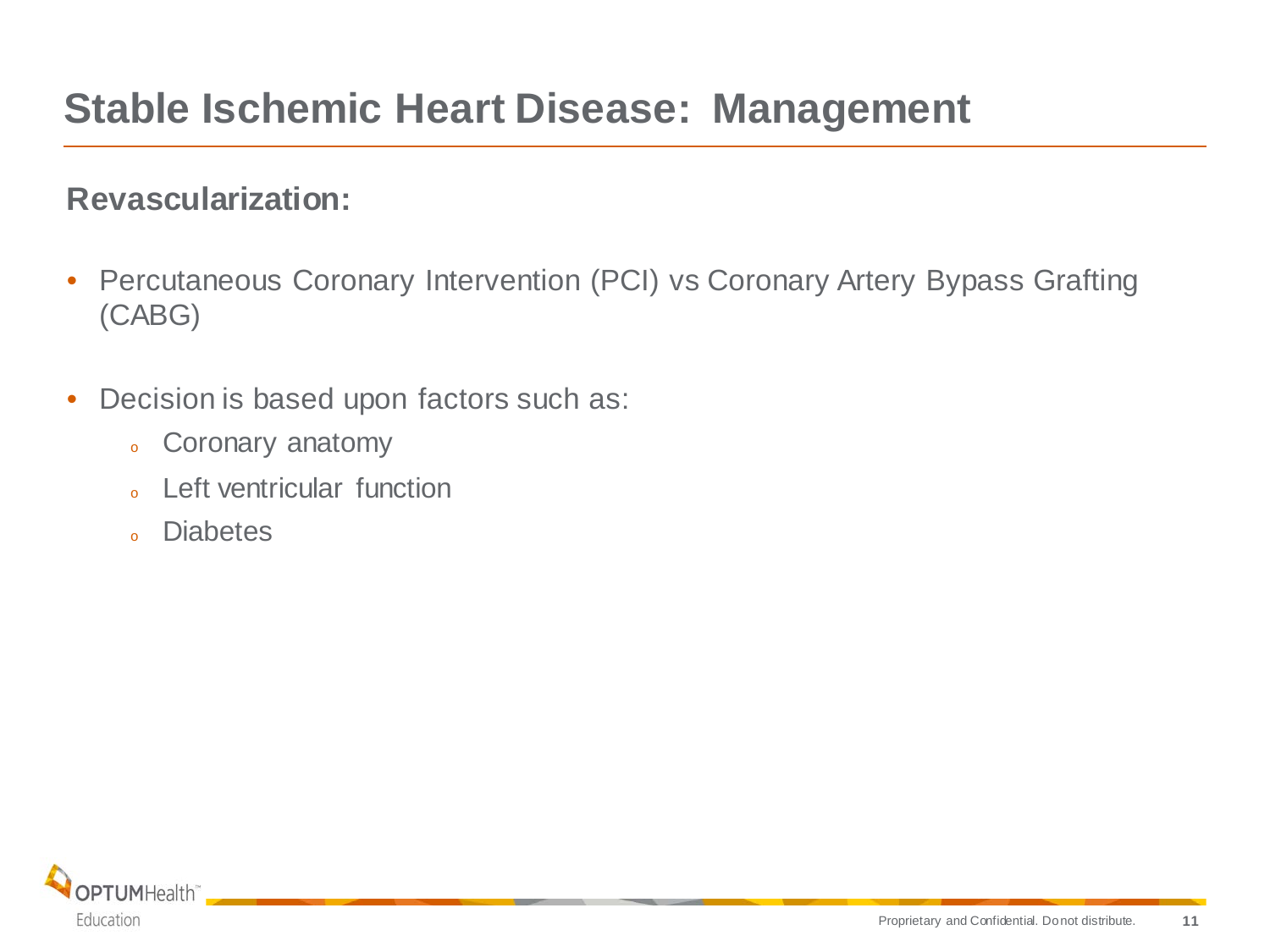### **Indications for Coronary Angiography:**

- Angina that significantly interferes with patient's lifestyle despite maximal medical therapy
- Patients with high risk criteria based upon noninvasive testing
- Establish diagnosis for atypical symptoms and equivocal findings on stress test
- Depressed left ventricular ejection fraction and moderate risk criteria on noninvasive testing
- Inconclusive prognostic information after noninvasive testing or in patients for whom noninvasive testing is contraindicated or inadequate

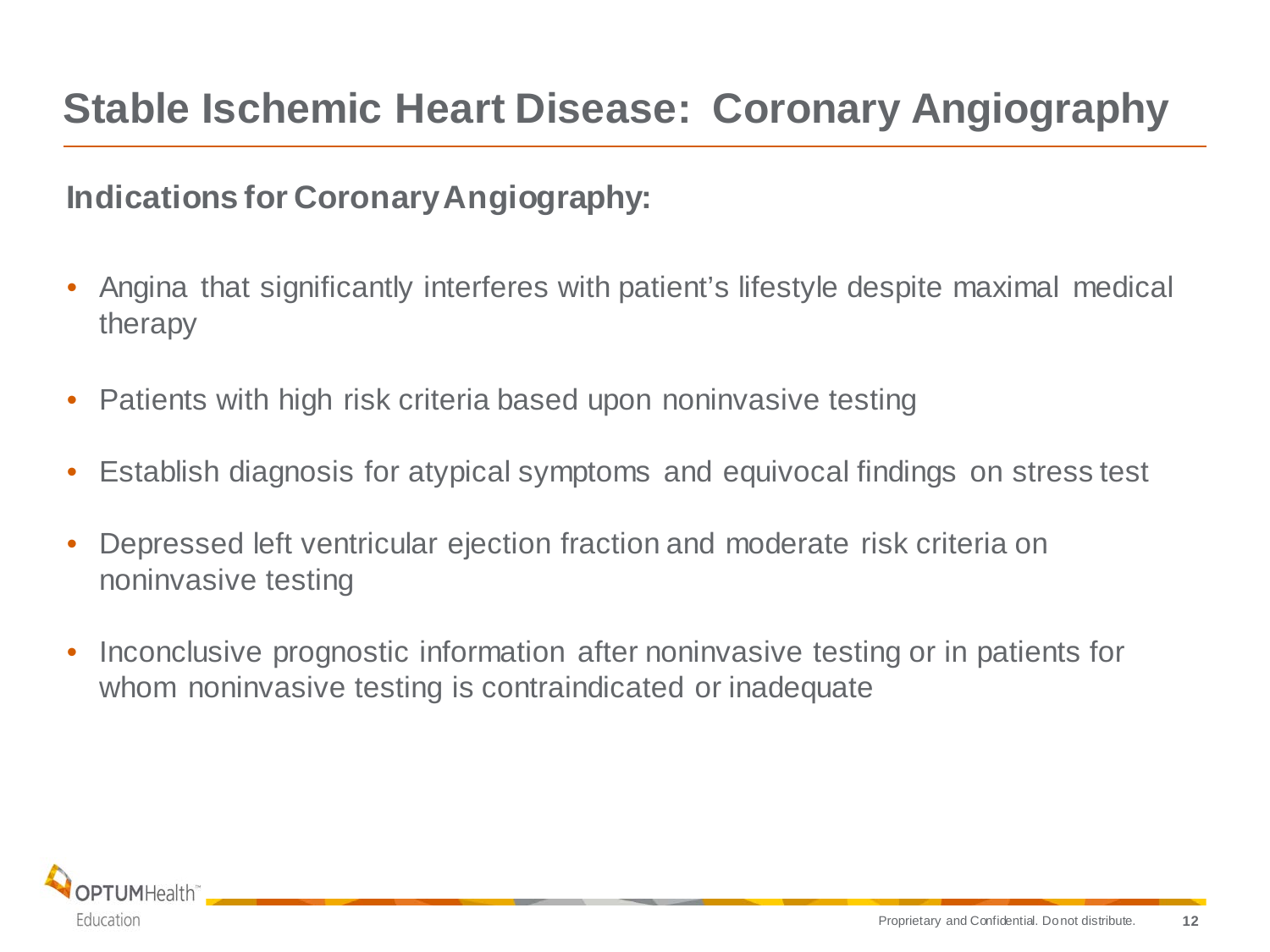### **Indications for Revascularization:**

- PCI
	- Meets criteria for CABG but is not a candidate for CABG
	- Relief of angina not adequately controlled by optimized medical therapy

#### • CABG

- Left main coronary artery disease or equivalent
- Triple vessel CAD, particularly with Ejection Fraction (EF)  $<$  40 percent
- Two vessel CAD with more than 75% stenosis in left anterior descending (LAD) proximal to first major septal artery

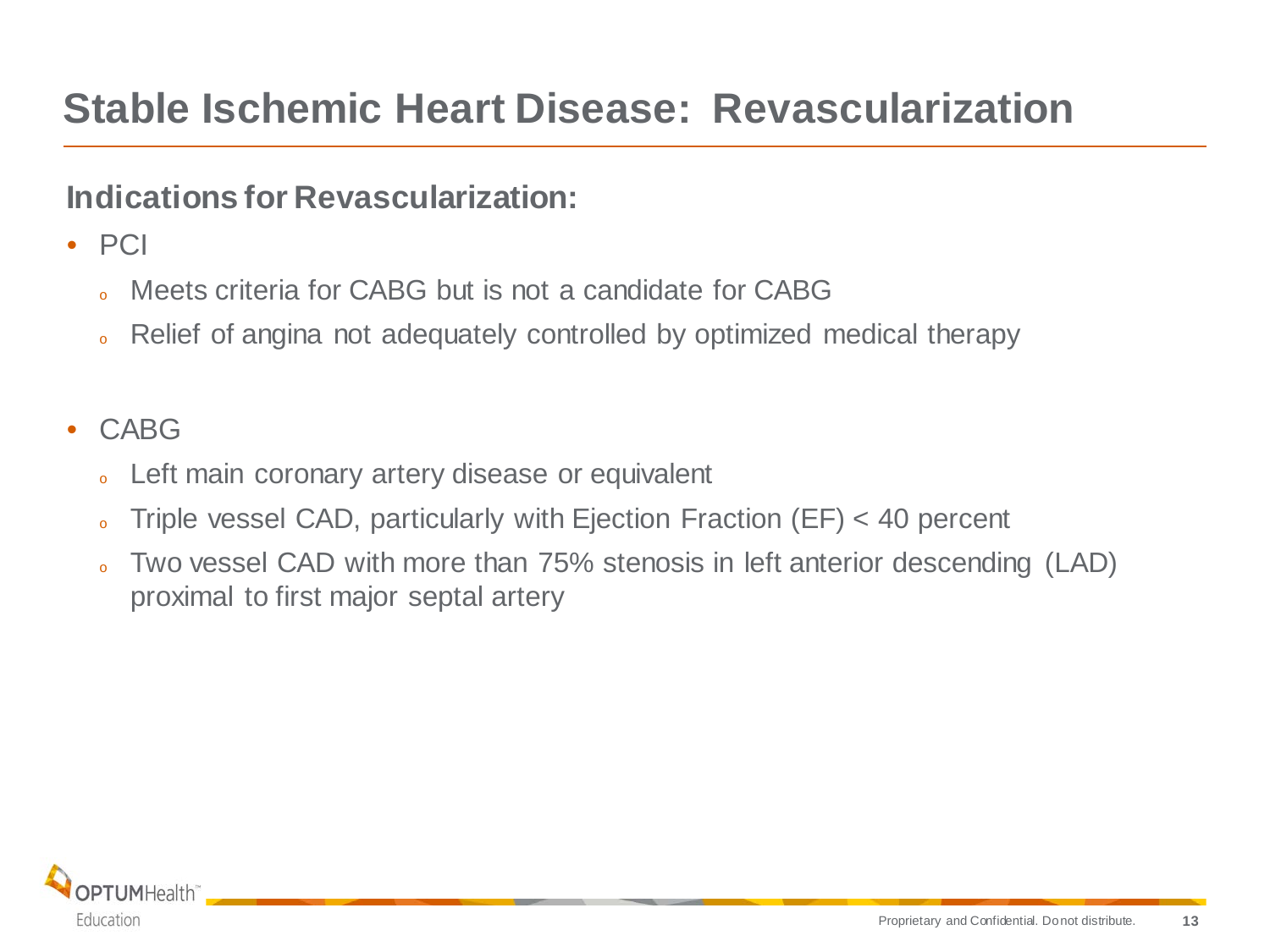# **Unstable Angina/Acute Myocardial Infarction (MI)**

Angina that is occurring in a stable pattern and has been well controlled with medication may suddenly, without warning escalate in its clinical expression and morph into a much more serious clinical picture such as manifesting as unstable angina or sudden plaque rupture resulting in a MI.

### **Warning signs for this escalation include:**

- Rest angina
- New onset angina limiting physical activity
- Increased angina frequency, duration or occurring with less exertion
- Angina unrelieved by nitroglycerin lasting more than 5 minutes
- Radiating pain (arm, jaw, back, shoulder, neck, upper abdomen)
- Atypical angina symptoms:
	- <sup>o</sup> Breast pain (women)
	- <sup>o</sup> Perceived indigestion
	- o Fatigue, shortness of breath
	- o Nausea/vomiting, weakness, sweating
	- <sup>o</sup> Rapid/irregular heartbeat
	- <sup>o</sup> Syncope

PTUMHealth" Education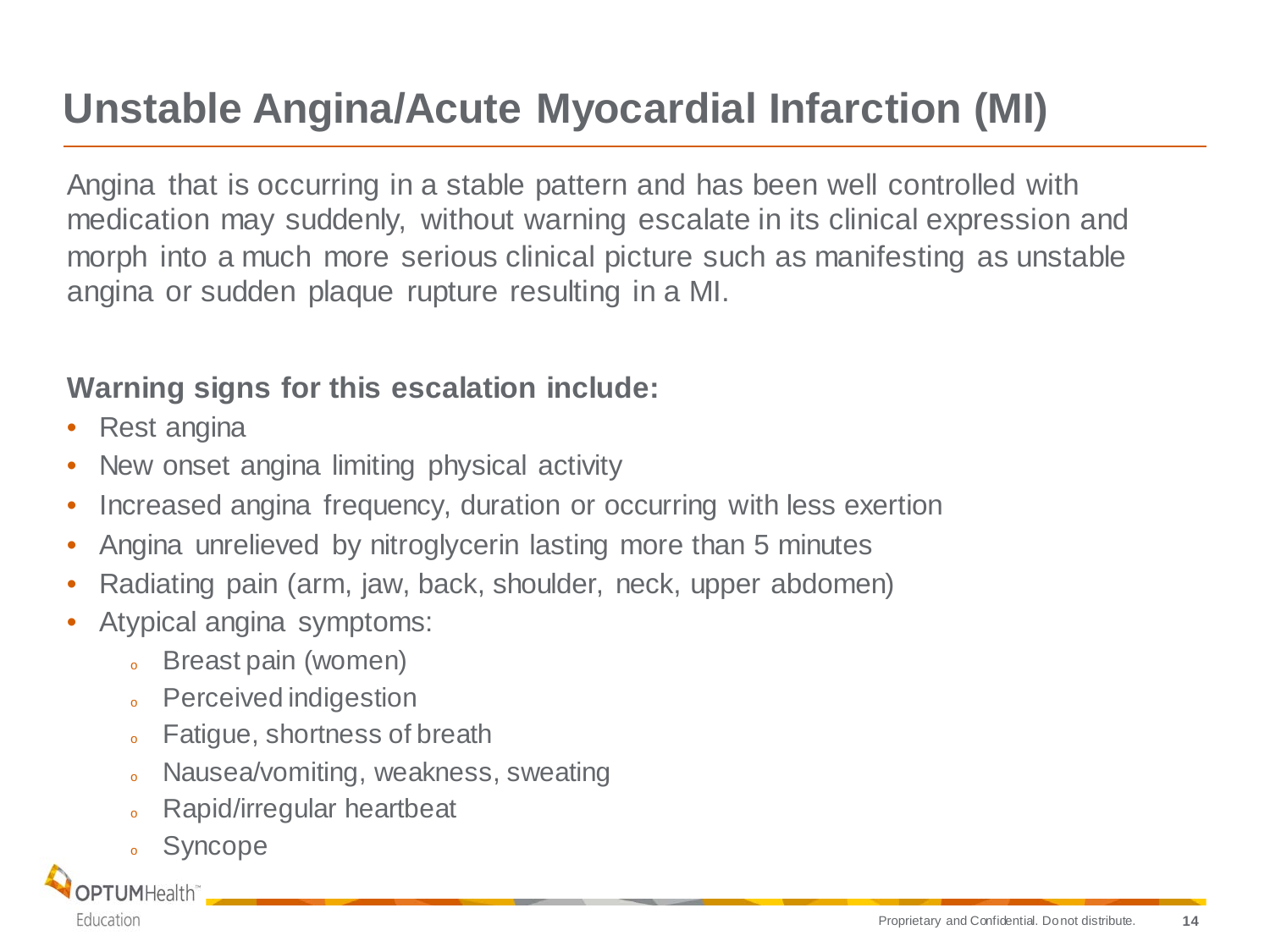## **Acute Coronary Syndrome**

- Unstable Angina, may also be called Intermediate Coronary Syndrome
- Non-ST-Elevation Myocardial Infarction
- ST-Elevation Myocardial Infarction (STEMI)



Advance Google image search available for use, share or modify , even commercial.

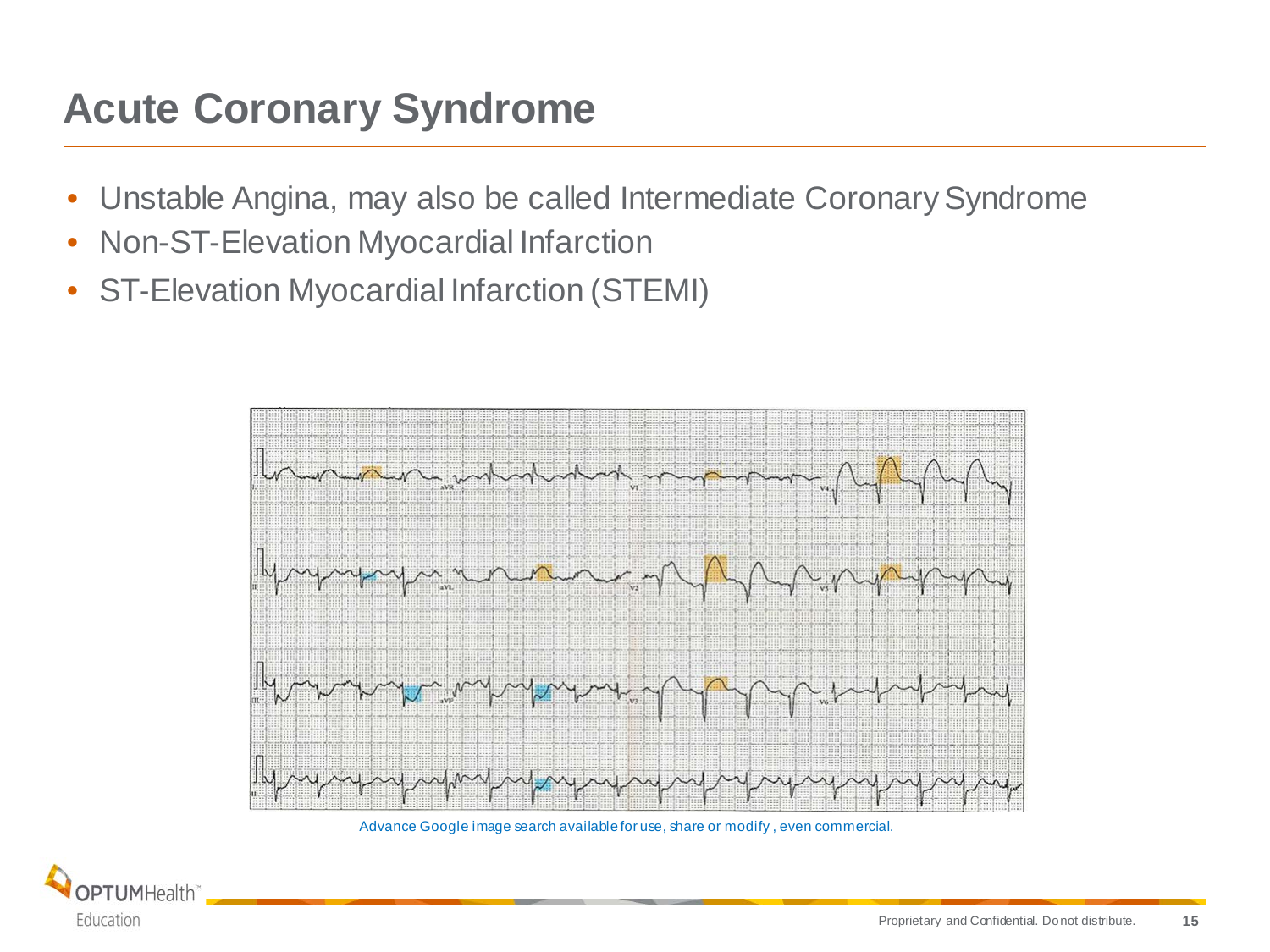## **ACS: Unstable Angina, NSTEMI and STEMI**

- **Unstable Angina***:* Cardiac biomarkers are not elevated as with NSTEMI and **STEMI**
- **NSTEMI:** ECG changes suggesting partial thickness damage of heart muscle
	- o Short-term (in hospital/one month) mortality is lower in NSTEMI
	- Re-infarction rate (further heart attack) is higher in NSTEMI after hospital discharge compared to STEMI
	- Long-term mortality is similar or higher in NSTEMI compared to STEMI
- **STEMI:** ECG changes suggesting full thickness damage of heart muscle
	- Increased risk for complications like cardiogenic shock, left ventricular failure, severe mitral regurgitation due to papillary muscle rupture, cardiac tamponade due to ventricular wall rupture are more in STEMI (due to full thickness heart muscle damage) than NSTEMI

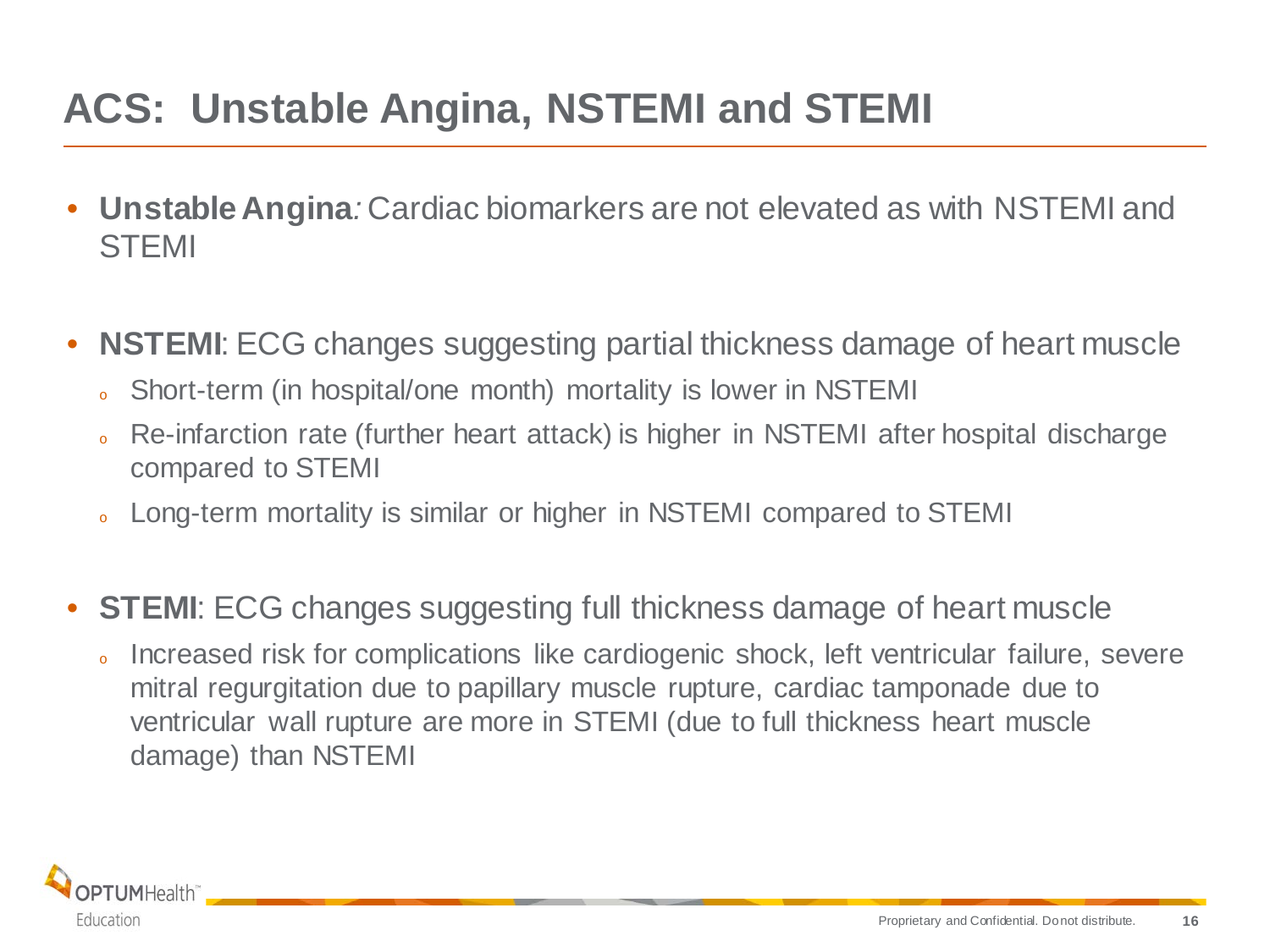# **Treatment of NSTEMI**

- **Medical therapy to reduce ischemic pain, control hypertension and tachycardia**
	- Beta Blockers, Nitrates, Antiplatelet therapy (aspirin and platelet inhibitors), Statins, parental anticoagulation, ACE Inhibitors (ACEi) and Calcium Channel Blockers (CCB)
- **Risk stratification to identify individuals at the highest risk for further cardiac problems**
	- Thrombolysis in Myocardial Infarction (TIMI) Score (incorporates age, number of cardiac risk factors, prior coronary stenosis of  $\geq$  50 percent, anginal frequency, elevated cardiac biomarkers and history of aspirin use)
	- Clinical symptoms (cardiogenic shock/hemodynamic instability, severe left ventricular dysfunction, HF, new VSD, new or worsening MR and sustained ventricular arrhythmias)
- **High risk individuals should undergo immediate angiography and revascularization**

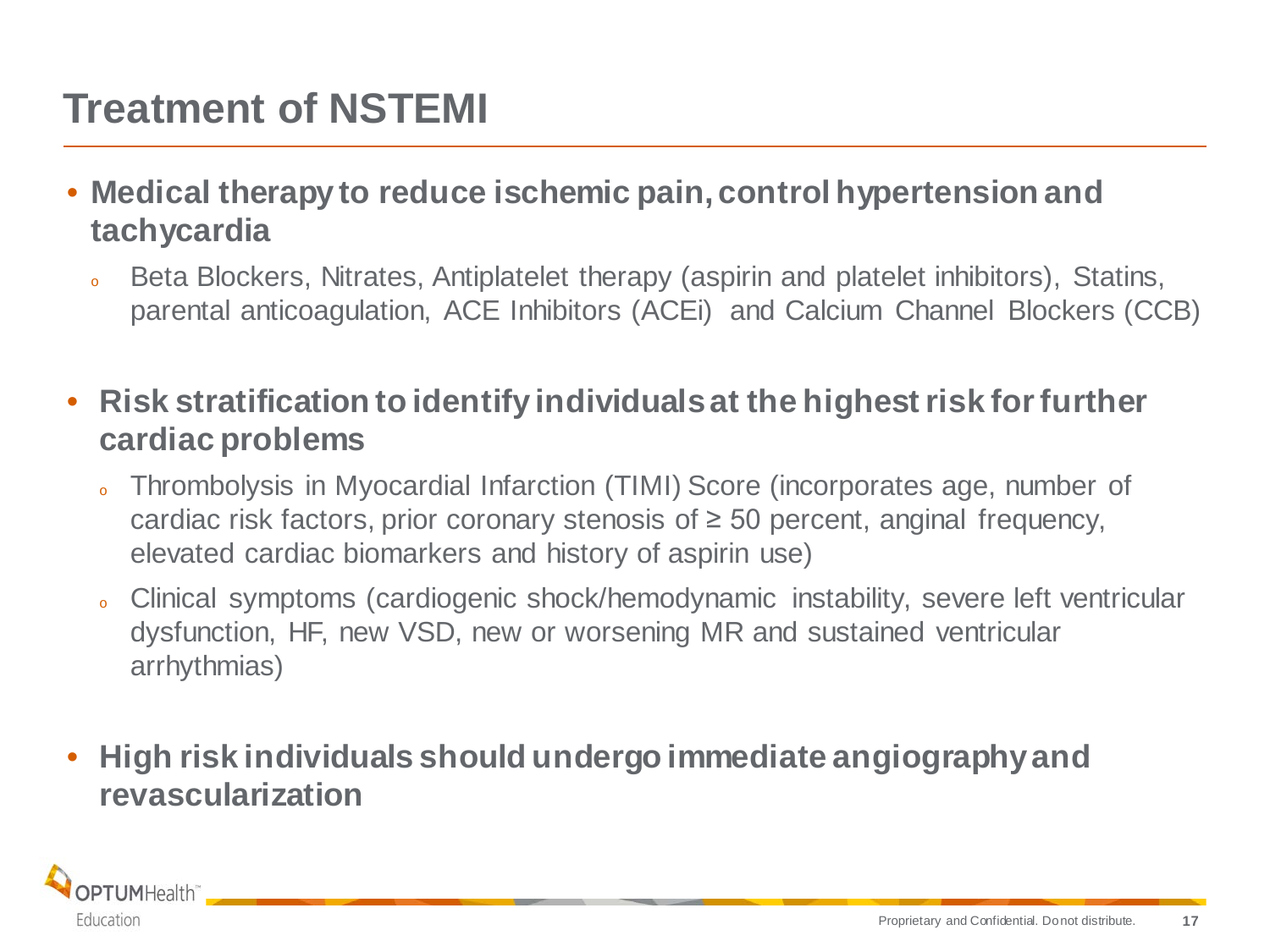# **Treatment of STEMI**

#### • **Prompt restoration of myocardial blood flow**

- <sup>o</sup> Fibrinolytic therapy if PCI is not available within 120 minutes
- <sup>o</sup> PCI (Percutaneous Coronary Intervention)
	- DES (drug eluting stent)
		- − Reduced risk of restenosis
		- − Increased risk of stent thrombosis and requires **longer period of dual Antiplatelet therapy**
	- **Bare metal stent** 
		- − DES cannot be implanted for technical reasons
		- − Patient will not be compliant with 12 months of dual Antiplatelet therapy , scheduled noncardiac surgery within 12 months of stenting
		- − High risk of G.I. bleeding including taking oral Anticoagulant

### • **CABG**

o Infrequently performed with acute MI; indications include failure of fibrinolysis or PCI, or hemodynamically important mechanical complications

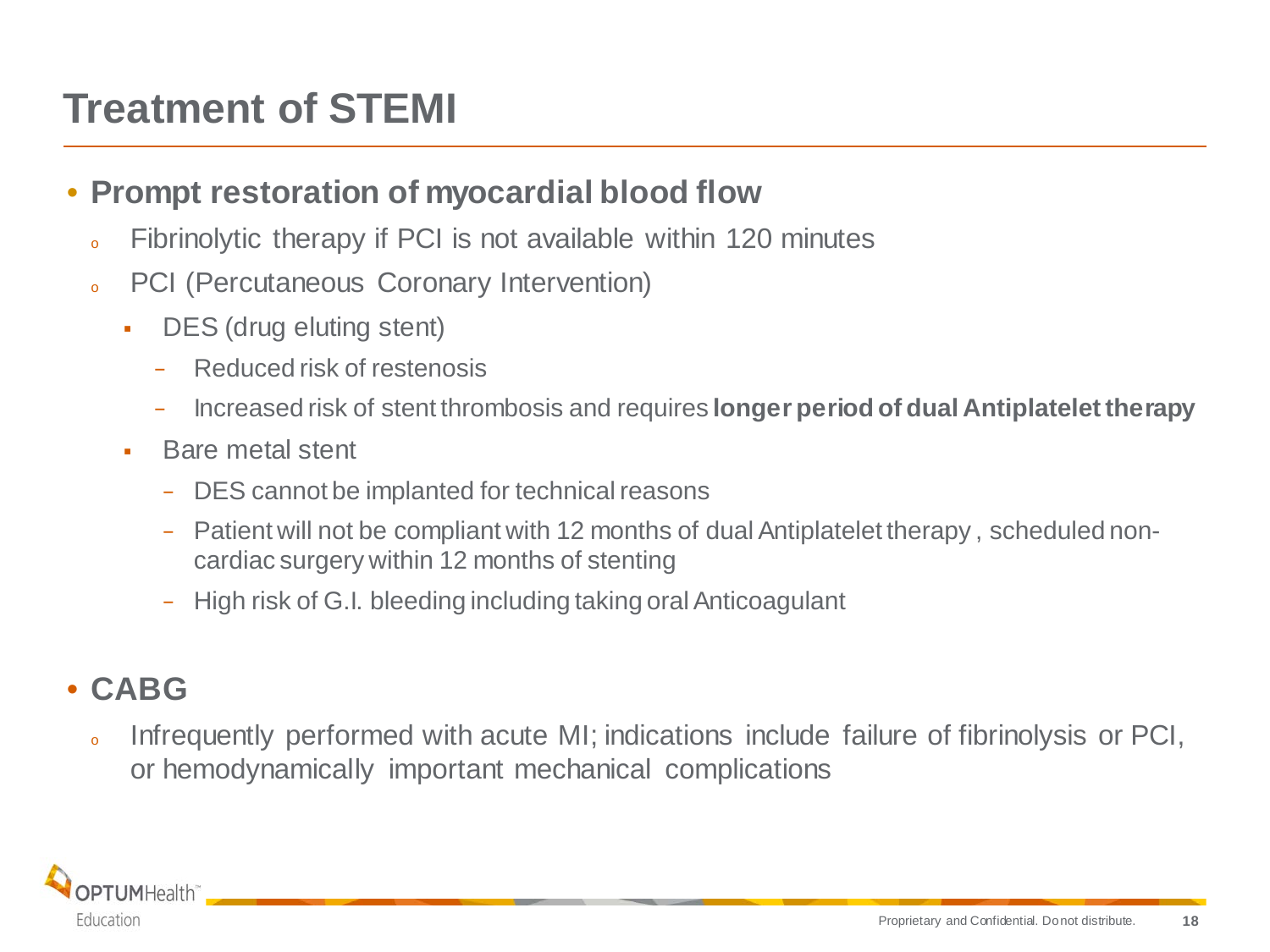# **Cardiac Complications That Can Occur with MI**

### • **Mechanical Complications**

- Left ventricular dysfunction: "ischemic cardiomyopathy", reduced  $EF \leq 35-40\%$ , and CHF, wearable cardioverter-defibrillator
- o Rupture of the free wall of the ventricle
- Rupture of the interventricular septum
- Acute mitral regurgitation: ischemic/ruptured papillary muscle displacement, left ventricular dilation or left ventricular aneurysm

### • **Pericardial Complications**

- Acute pericarditis
- Pericardial effusion, with or without tamponade
- Post-cardiac injury syndrome, "Dressler's syndrome" occurs late after MI; clinical diagnosis based on symptoms: pleuritic chest pain, pericardial friction rub, malaise, fever occurs frequently and elevated sed rate or higher in NSTEMI compared to STEMI

### • **Arrhythmias**

**OPTUMHealth** 

Education

- Atrial arrhythmias: Sinus tachycardia, atrial fibrillation or flutter, SVT, sinus bradycardia
- Ventricular arrhythmias: VBPs, ventricular tachycardia and ventricular fibrillation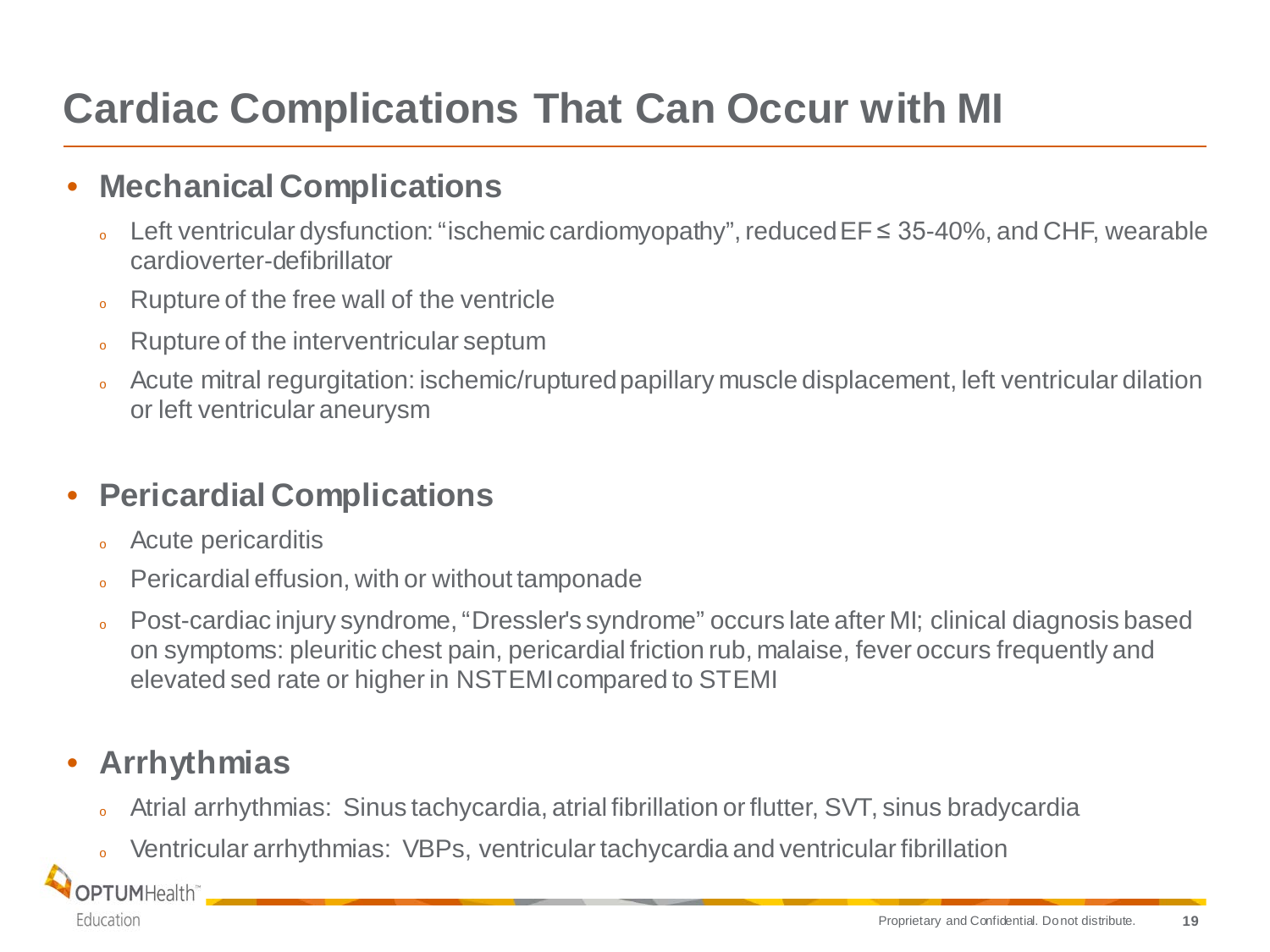## **Secondary Prevention**

### **Same as primary prevention plus:**

- Intensive Statin Therapy, age < 75: Atorvastatin (Lipitor®) 40-80 mg/day or Rosuvastatin (Crestor®) 20-40mg/day
- HTN treated with Beta-Blocker and Angiotensin Converting Enzyme Inhibitor/Angiotensin Receptor Blocker (ACEi/ARB), especially if DM or metabolic syndrome
- Beta-blocker after MI: In general everyone should be treated with Beta-Blocker unless contraindicated
- ACEi/ARB especially if decreased LV function, DM
- **Nitrates**
- Cardiac rehabilitation program
- Avoid heavy alcohol intake
- Antiplatelet therapy: Aspirin, Clopidogrel
- Stents, dual antiplatelet therapy for 1 year: Aspirin + another Antiplatelet agent, e.g. Clopidogrel, Ticagrelor (Brilinta®) or Prasugrel (Effient®)
- Anticoagulant (triple therapy): Apixaban (Eliquis®), Dabigatran (Pradaxa®), Rivaroxaban (Xarelto®) or Warfarin (Coumadin®) for non-valvular chronic atrial fibrillation, DVT/PE; only Warfarin should be used with prosthetic mechanical heart valves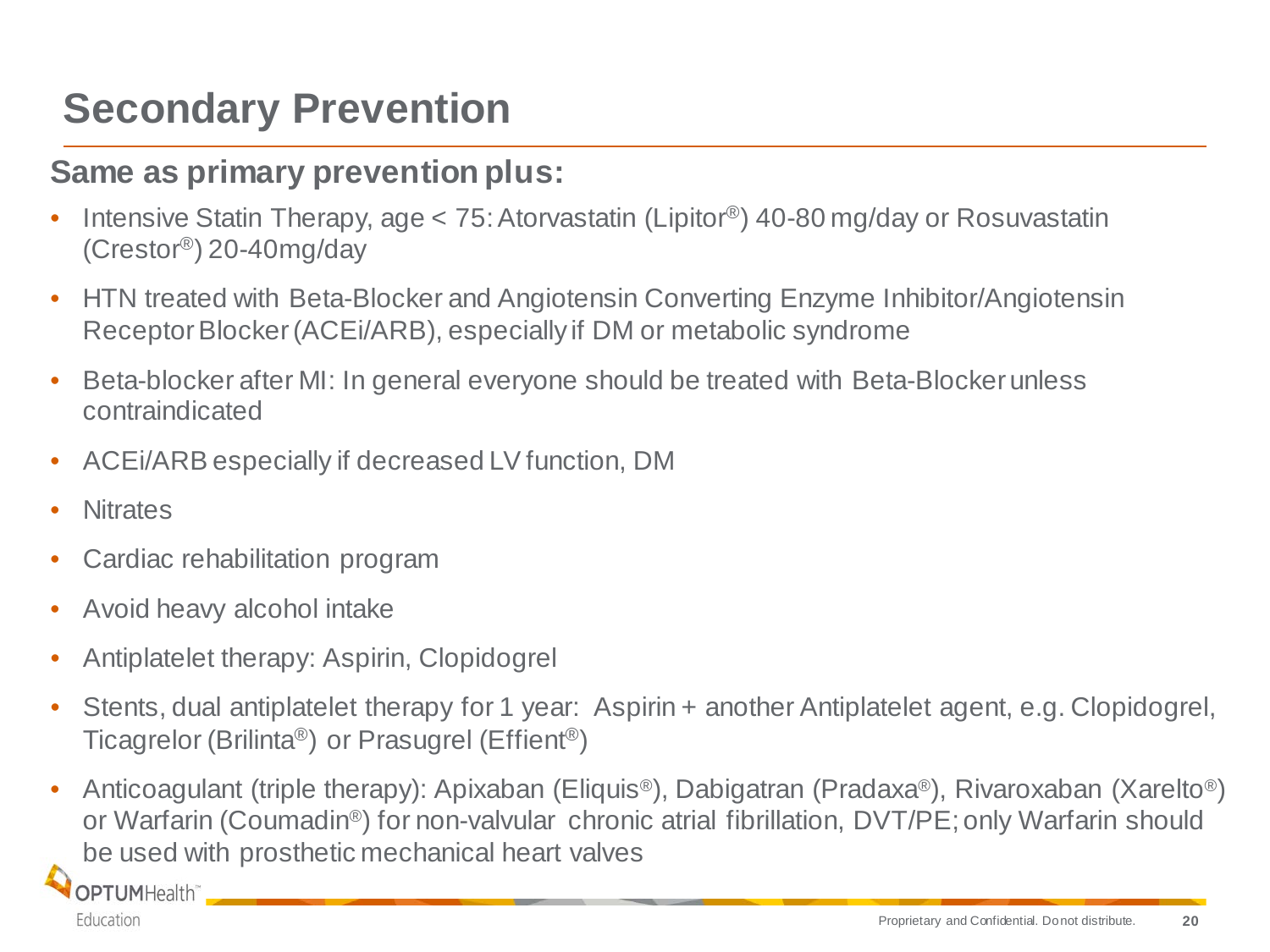## **Mental Health and CAD**

- 30% of post-MI patients develop depression often with co-occurring anxiety
- Studies suggest that pre-morbid mental health conditions are a risk factor for later development of CAD
- Other mental health conditions also increase risk of CAD but confounding factors lead to inconsistent findings
- Mental health conditions if untreated  $=$  worse outcomes
- Cannot firmly establish direct causation

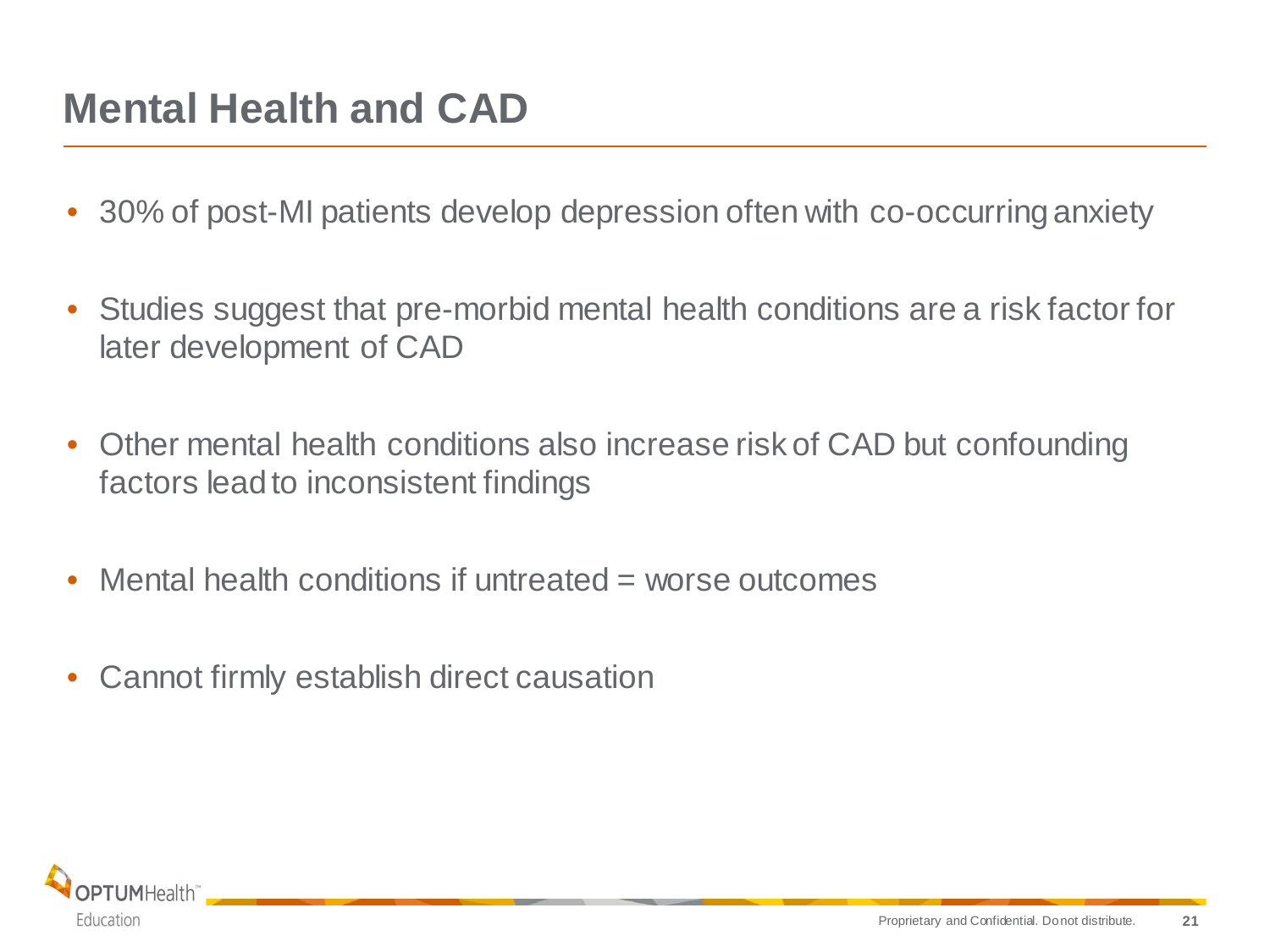## **How Depression and Anxiety Effect Heart Disease**

- Increase rate of atherosclerosis
- Increase risk of unhealthy lifestyle (smoking, diet, decreased treatment compliance, decreased exercise)
- Increased cortisol levels (increase in BP and blood glucose)
- Increase in other hormones which increase resting heart rate
- Increased platelet adhesiveness (serotonin)
- Increased neuro-immunologic response

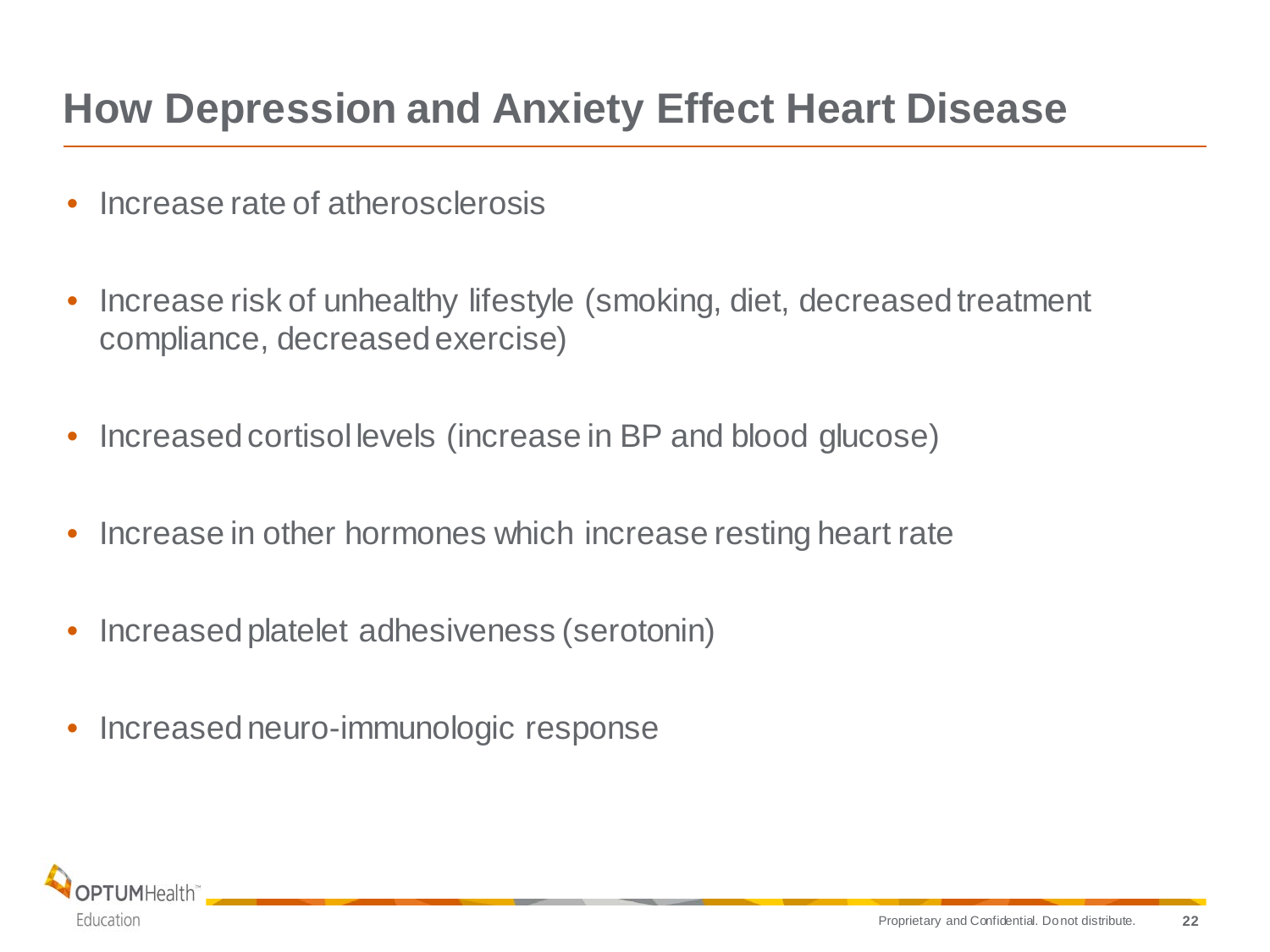# **Clinical Case**

TCM case: Previously healthy 54 year old male discharged after an acute MI; the patient was in the hospital for one day and discharged home

- o Review essential care elements for CAD angina
- o Assess discharge instructions/providers plan of care
- o Value Pillars: right provider, right care, right medication, right lifestyle
- <sup>o</sup> SPA (Stop, Pursue and Act)

**Which of the following elements of the discharge plan are important to assess for this consumer?**

- **Providers**
- Medication list
- Signs and symptoms to monitor for/report to provider, restrictions/limitations
- All of the above

**Which of the following biometrics/labs should be documented in trackers?**

- Blood pressure and pulse
- **Cholesterol**
- Weight, Height & BMI
- **Smoking status**
- All of the above

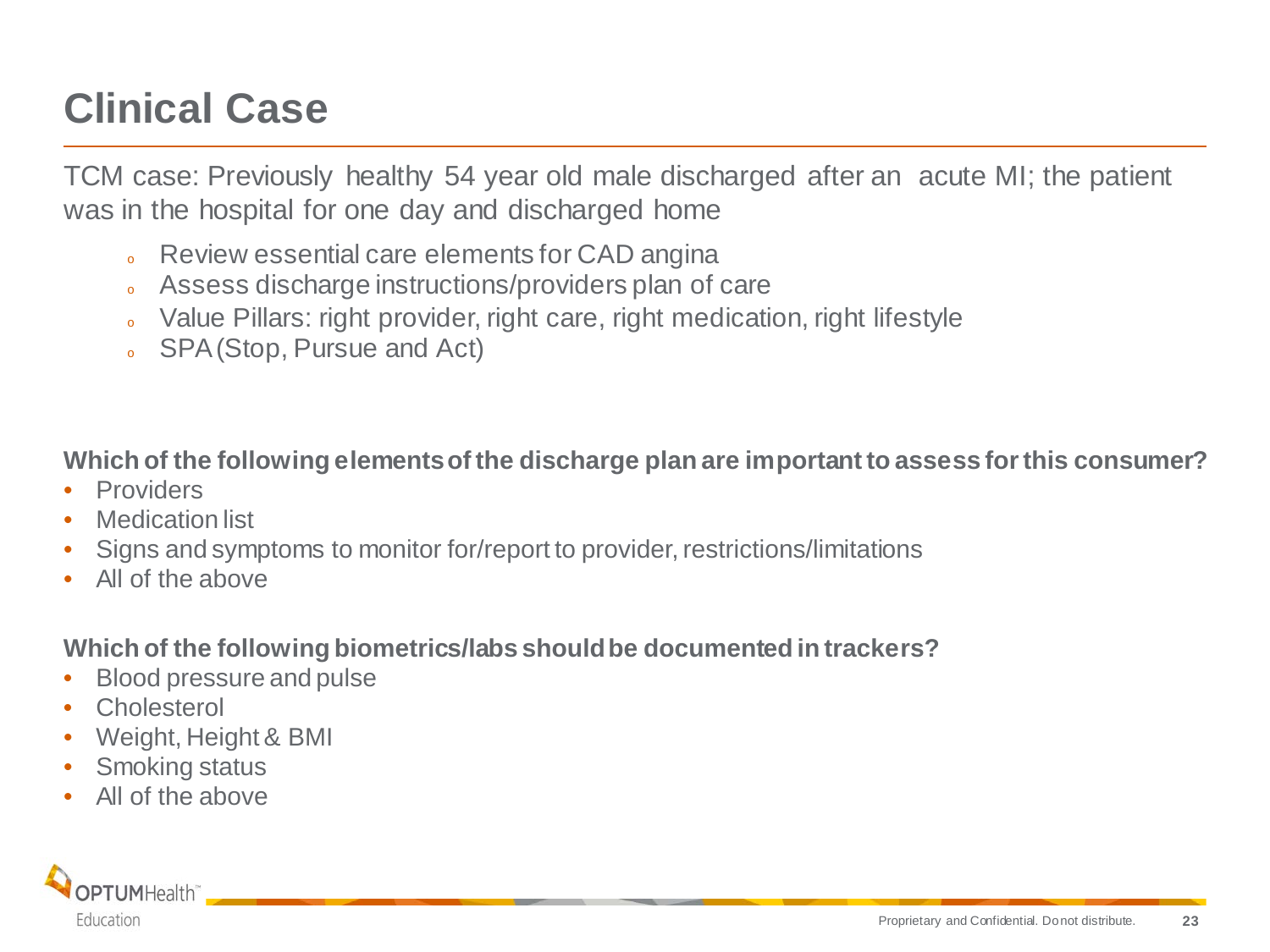# **Clinical Case**

Follow-up call one week later: The patient had recent hospital discharge for atrial fibrillation with rapid ventricular response and transient ischemic attack (TIA).

- o Review essential care elements on Cardiac Arrhythmias and CVA/TIA
- o Assess discharge instructions, providers and plan of care
- o Value Pillars: right provider, right care, right medication, right lifestyle
- <sup>o</sup> SPA (Stop, Pursue and Act)

**Which of the following elements of the discharge plan are important to assess for this consumer?**

- **Providers**
- Medication list
- Signs and symptoms to monitor for/report to provider, restrictions/limitations
- All of the above

#### **Which lab should be added to the trackers?**

- iPTH
- INR
- Hemoglobin A1c
- None of the above
- All of the above

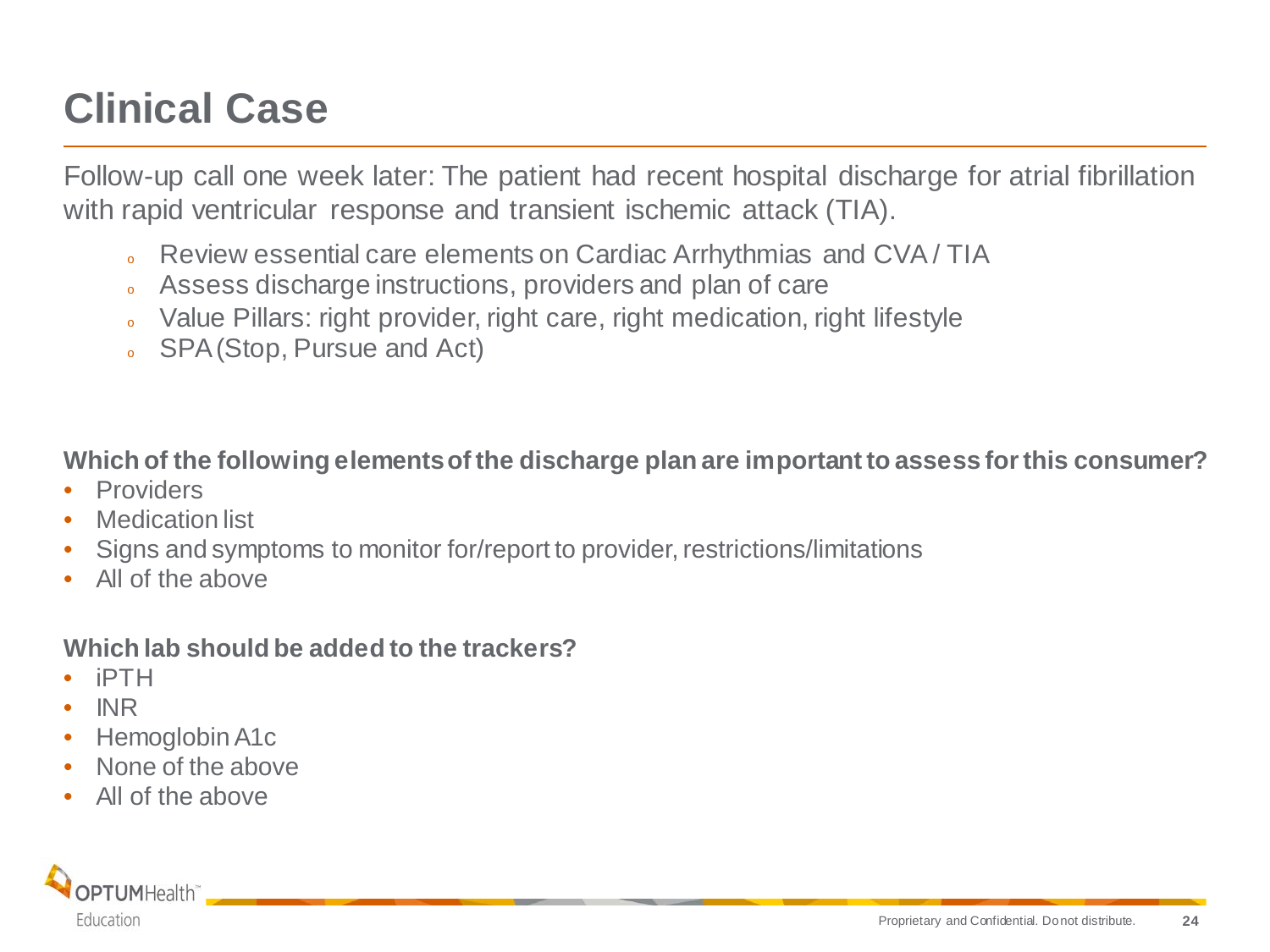#### **Quick-Reference Sheets for Nurses** Last updated 12-2017 Kelly Darlak, Pharm.D, BCPS

- These medication regimen checklists were derived from evidence-based medicine guidelines.
- Use the appropriate checklist to search for potential gaps in care. If found, please contact your Pharmacist or Medical Director for review.

This sheet also contains high-level education for members on how their medications work, to help encourage compliance.

- √ Angiotensin Converting Enzyme Inhibitor (ACEI) or Angiotensin Receptor Blocker (ARB)
- Antiplatelet Agent(s)  $[2 \text{ after setting}, 1 \text{ of which is usually aspirin}]$
- √ Beta-blocker
- √ Statin

[Note: patients may also be on a nitrate]

#### **HF with EF >40%**

√ Control blood pressure: may use ACEI or ARB, &/or beta-blockers

May use diuretic for relief of symptoms due to volume overload.

#### **Heart Failure (HF) with Ejection Fraction (EF) ≤40%**

- √ ACEI or ARB
- √ Beta-Blocker
- √ Diuretic

[Note patients may be on additional therapy, such as an aldosterone antagonist, hydralazine/isosorbide dinitrate, ivabradine, & digoxin, depending on clinical conditions. The provider may also use sacubitril/valsartan in place of ACEI or ARB monotherapy.]

#### **Member Medication Education**

- ACEI or ARB relaxes blood vessels & lower blood pressure, which can benefit the heart and kidney
- Aldosterone Antagonist lower blood pressure; may decrease impairment of the muscle cells in the heart & blood vessels
- Antiplatelet Agent prevent coronary artery clots from forming and impeding blood flow, which can contribute to heart attack & stroke
- Beta-blocker lower blood pressure & heart rate, increase blood flow to your heart
- Digoxin helps the heart beat, and regulate heart rhythm
- Diuretic rid the body of excess fluid, lowering blood pressure & making it easier for the heart to function
- Hydralazine/isosorbide dinitrate lower blood pressure and increase blood flow
- Ivabradine lowers heart rate
- Nitrate relaxes blood vessels, which may improve blood flow and relieve chest pain/pressure
- Sacubitril/valsartan relaxes blood vessels & lowers blood pressure, which can benefit the heart and kidney; also rids the body of excess sodium  $&$  fluid
- Statin lowers cholesterol, which may decrease risk of stroke & heart attack

References: Clinical Resource, Heart Failure Treatment at a Glance. Pharmacist's Letter/Prescriber's Letter. July 2017. PL Detail-Document, Target Doses of Post-MI Medications. Pharmacist's Letter/Prescriber's Letter. October 2013. 2013 ACCF/AHA Guideline for the Management of Heart Failure.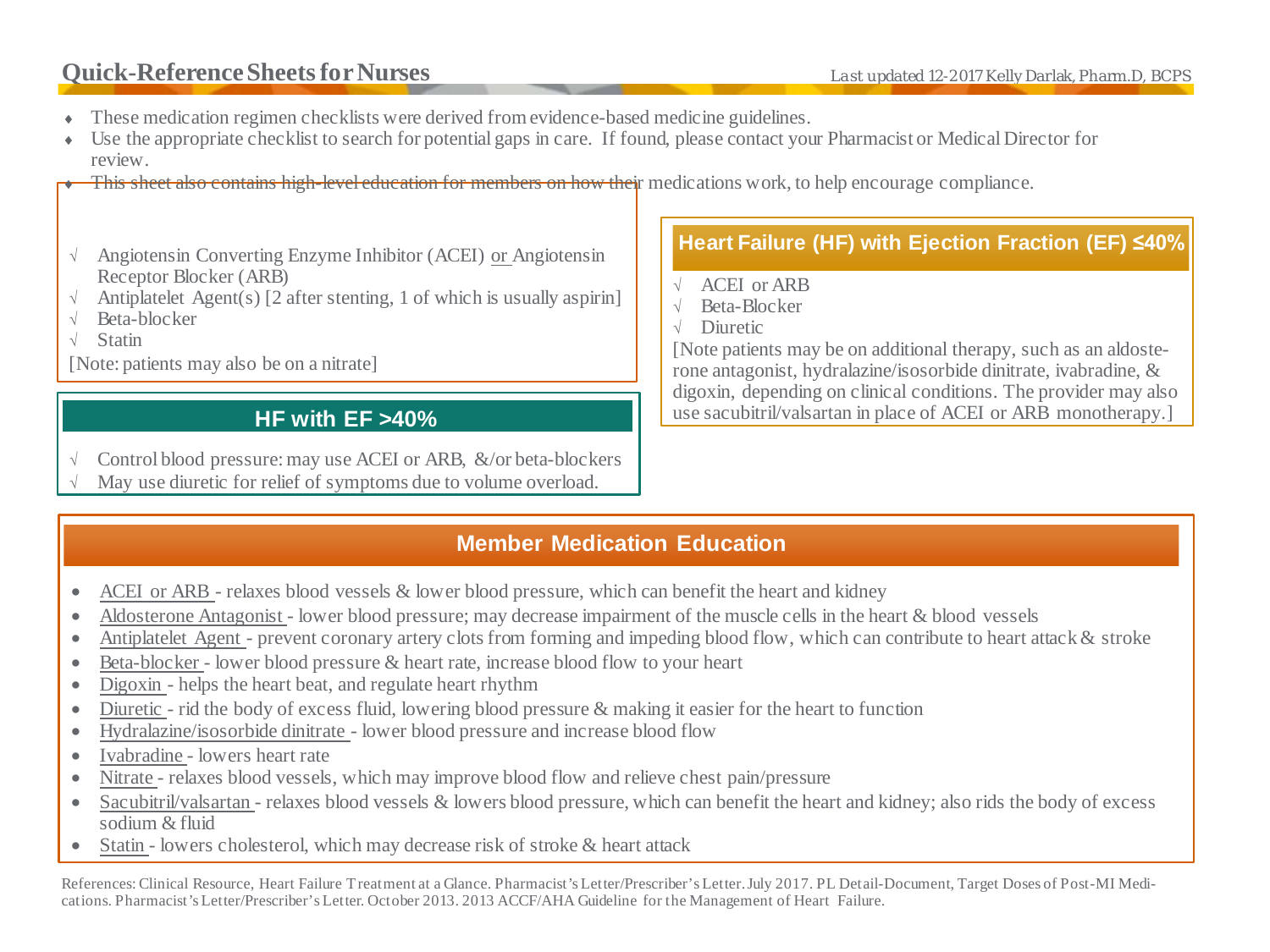

### Thank You.

Questions? Contact OptumHealth Education at moreinfo@optumhealtheducation.com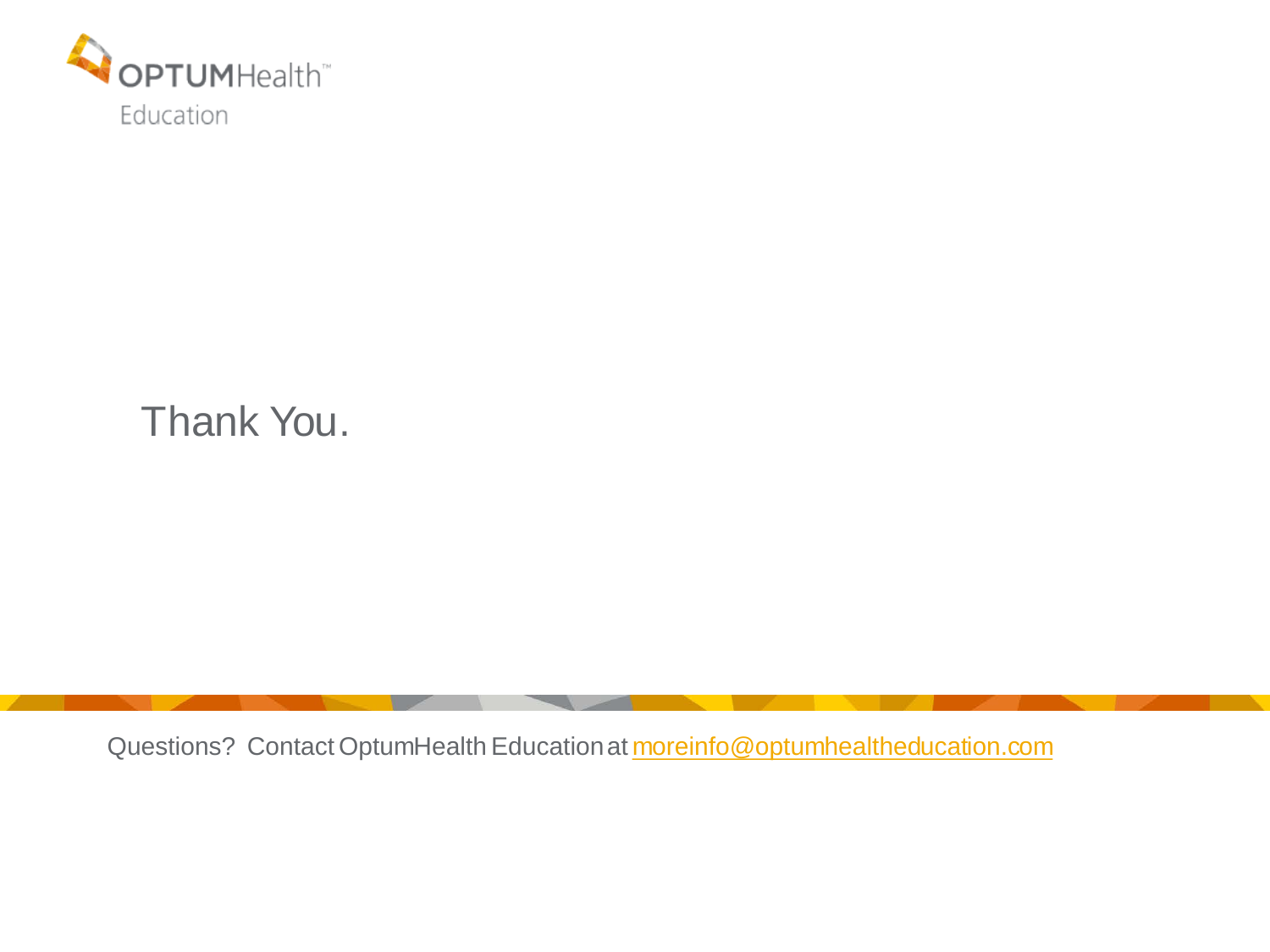### **References**

- Acute Myocardial Infarction with ST Elevation: 2013 ACC/AHA Guideline for the Management of ST-Elevation Myocardial Infarction American College of Cardiology/American Heart Association
- Acute Myocardial Infarction without ST Elevation: 2014 AHA/ACC Guideline for the Management of Patients with Non-ST-Elevation Acute Coronary Syndromes "American Heart Association/ American College of **Cardiology**
- Cardiovascular Disease: Secondary Prevention and Risk Reduction Therapy for Patients with Coronary and Other Atherosclerotic Vascular Disease: 2011 AHA/ACC Guidelines for Secondary Prevention and Risk Reduction Therapy for Patients with Coronary and Other Atherosclerotic Vascular Disease American Heart Association/American College of Cardiology
- American Journal of Medicine. 2016; 129, No. 11: 1145-1148, Mental Health and Cardiovascular Disease (Accessed on November 14, 2017)
- Aroesty M.D. Overview of the acute management of non-ST elevation acute coronary syndromes Post TW, ed. UpToDate. Waltham, MA: UpToDate Inc. http://www.uptodate.com (Accessed on November 14, 2017)
- Circulation. 2014; 129: 139-141, Mental Disorders and Coronary Heart Disease Risk (Accessed on November 14, 2017)
- Hennekens M.D. Overview of primary prevention of coronary heart disease and stroke Post TW, ed. UpToDate. Waltham, MA: UpToDate Inc. http://www.uptodate.com (Accessed on November 14, 2017)
- Hennekens M.D. Prevention of cardiovascular disease events in those with established disease or at high risk Post TW, ed. UpToDate. Waltham, MA: UpToDate Inc. http://www.uptodate.com (Accessed on November 14, 2017)